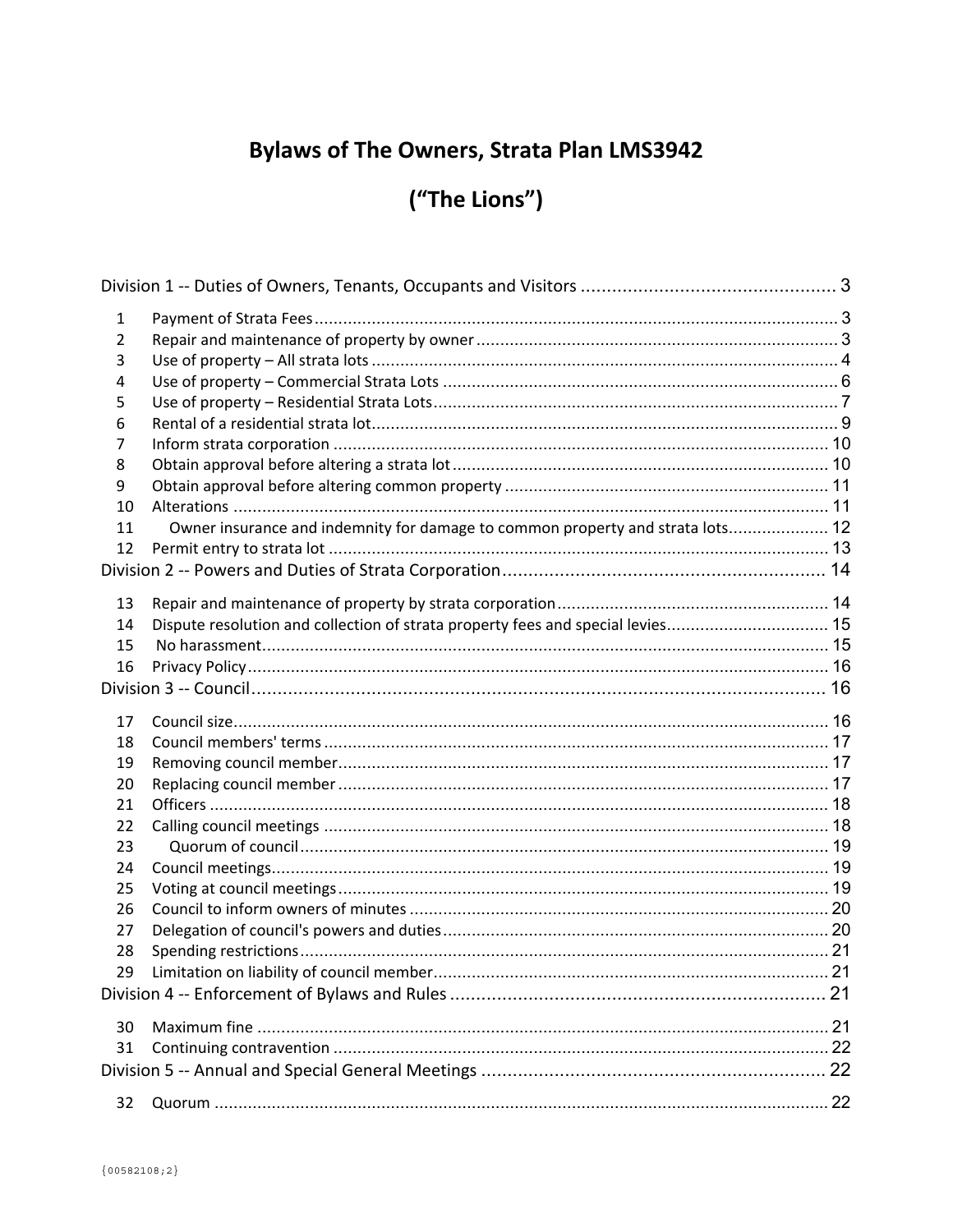| 39 |  |
|----|--|
|    |  |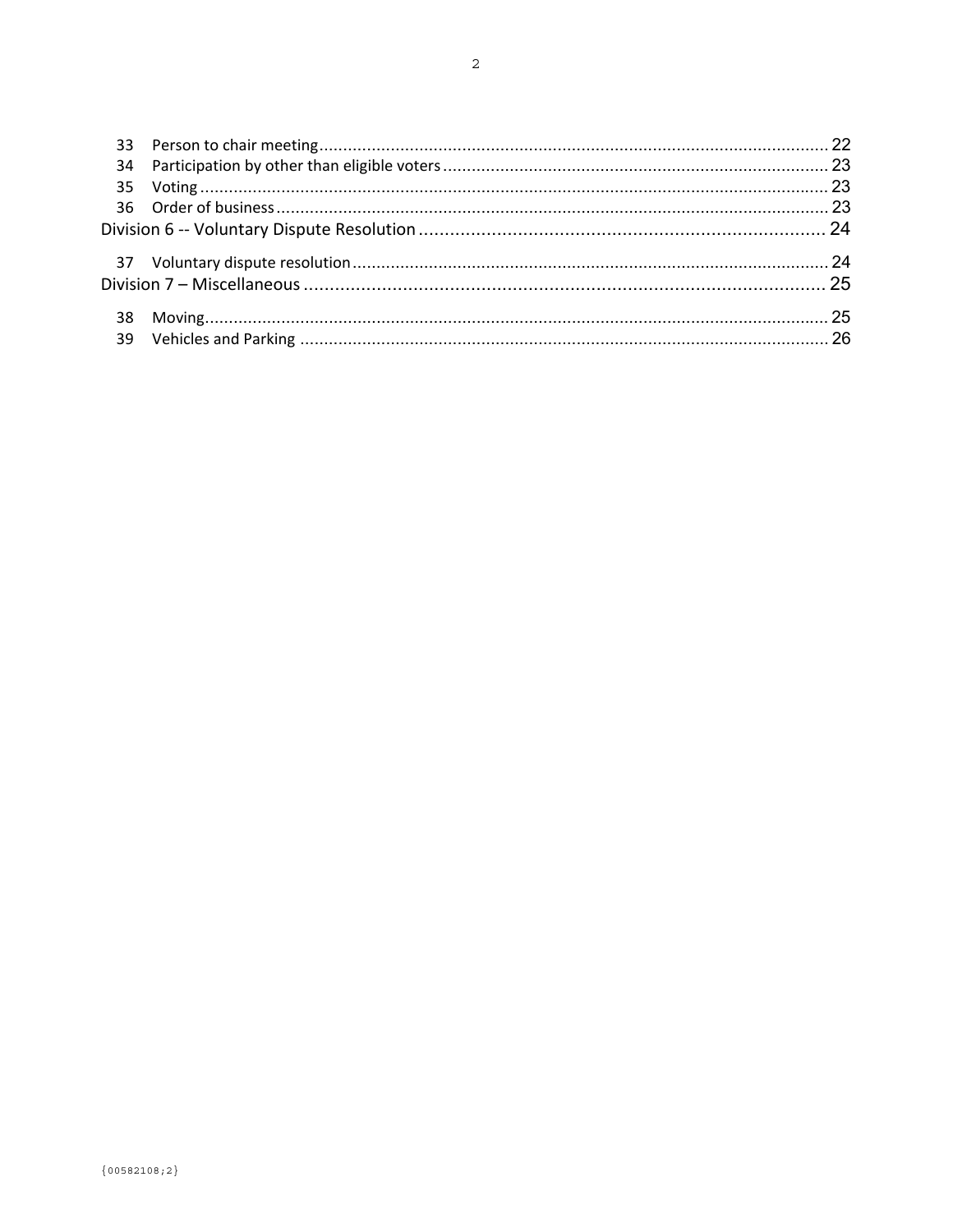## **Division 1 ‐‐ Duties of Owners, Tenants, Occupants and Visitors**

### *1 Payment of Strata Fees*

1 (1) An owner must pay strata fees on or before the first day of the month to which the strata fees relate.

(2) No person may stand for council or continue to be on council with respect to a strata lot and the vote for a strata lot may not be exercised, except on matters requiring a unanimous vote, if the strata corporation is entitled to register a lien against that strata lot under section 116 (1) of the *Strata Property Act* (the "Act").

(3) Where an owner fails to pay strata fees or a special levy on the due date, the strata corporation may fine an owner for contravention of these bylaws and, at its sole discretion, apply an interest charge of 10% per annum compounded annually on any unpaid strata fees and on any unpaid spe‐ cial levies.

(4) An owner who fails to pay strata fees or special levies by the due date shall compensate and indemnify the strata corporation for any legal and administrative expenses of filing a lien on the owner's strata lot, including legal costs on a solicitor and own client basis, incurred or expended by the strata corporation to enforce the lien through a forced sale proceeding under s. 117 of the Act.

(5) Payments received from an owner for an account in arrears shall be applied to the owner's ear‐ liest arrears.

## *2 Repair and maintenance of property by owner*

2 (1) An owner must repair and maintain the owner's strata lot, except for repair and maintenance that is the responsibility of the strata corporation under these bylaws.

(2) An owner who has the use of limited common property must repair and maintain it, except for repair and maintenance that is the responsibility of the strata corporation under these bylaws.

(3) Notwithstanding the generality of subsections (1) and (2), an owner is responsible to repair and maintain:

> (a) all appliances connected to the strata corporation's water supply in a good working condition;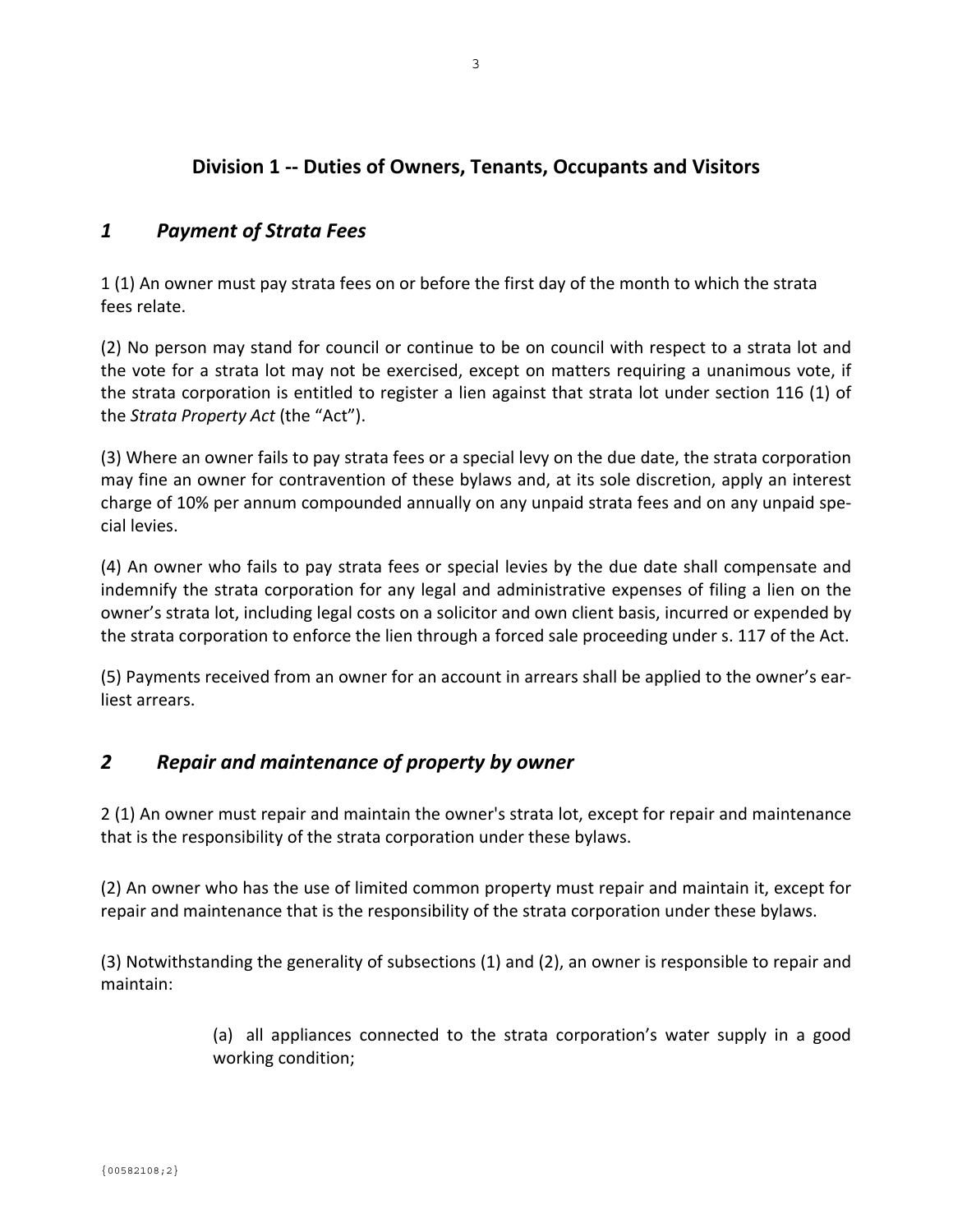(b) any alterations to the strata lot or the limited common property made by the owner.

### *3 Use of property – All strata lots*

3 (1) An owner, tenant, occupant or visitor must not use a strata lot, the common property or common assets in a way that

(a) causes a nuisance or hazard to another person,

(b) causes unreasonable noise, smell, vibration or glare,

(c) unreasonably interferes with the rights of other persons to use and enjoy the common property, common assets or another strata lot,

(d) is illegal, or

(e) is contrary to a purpose for which the strata lot or common property is intended as shown expressly or by necessary implication on or by the strata plan.

(2) An owner, tenant, occupant or visitor must not cause damage, other than reasonable wear and tear, to the common property, common assets or those parts of a strata lot which the strata cor‐ poration must repair and maintain under these bylaws or insure under section 149 of the Act.

(3) An owner, tenant or occupant must not (without the written permission of the strata corpora‐ tion):

> (a) install or affix anything to the exterior of the building, including shade screens, awnings, window guards, smoke stacks, mail boxes, plant hangers, bicycle racks, hose racks, satellite dishes, radio antennae, supplementary heating or air condition‐ ing units;

> (b) display Christmas lights and other seasonal decorations except between No‐ vember 15 and January 15, and such lights and decorations must be attached in a manner that does not cause damage to the exterior of the strata lot or to limited common property or common property;

> (c) obstruct or use the sidewalks, walkways, passages and driveways of the common property or land that is a common asset for any purpose other than ingress or egress from the strata lots or parking areas;

> (d) store any items on common property or any limited common property other than in storage lockers or any other place designated by the council from time to time for the storage of items;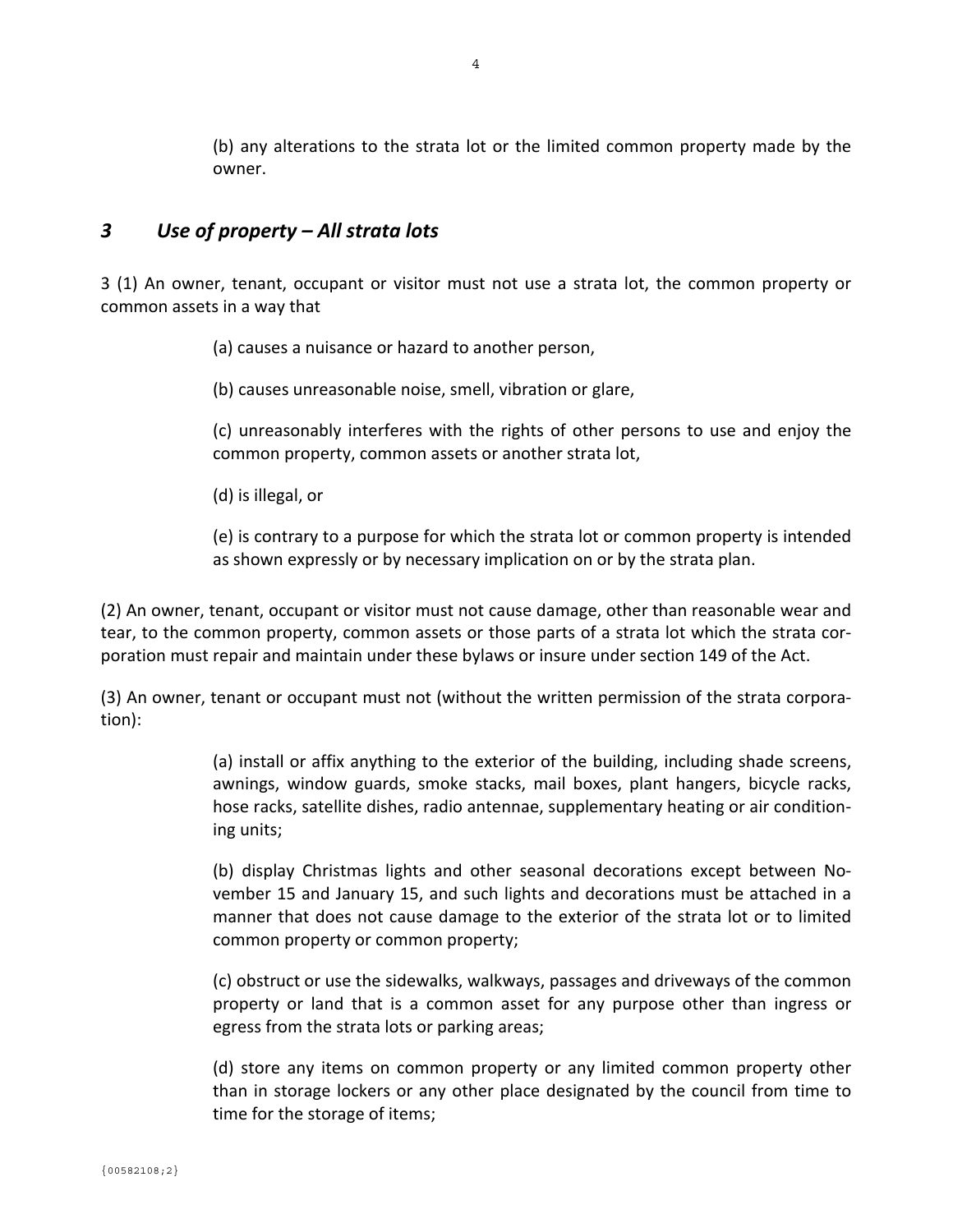(e) throw or discard anything from any window, deck, balcony or patio, including cigarette butts, or shake any rugs, carpets, mops or dusters of any kind from any part of a strata lot or common property;

(f) keep or store anything in a strata lot or on common property (including limited common property) that will increase the risk of damage or fire or the rate of insur‐ ance on the strata corporation;

(g) enter any part of the common property or land that is common asset to which access is restricted, including but not limited to the roof, electrical rooms and me‐ chanical rooms;

(h) smoke or permit smoking of any kind anywhere on the strata plan, including within a strata lot, or within 6 meters of any common area building door, open win‐ dow or air intake. For the purpose of this bylaw, "smoke" or "smoking" means us‐ ing, inhaling, exhaling, burning or carrying of a lighted cigarette, joint, e‐cigarette, vapor pen or similar vaporizing device, cigar, pipe, hookah, bong or other smoking equipment that burns or vaporizes tobacco, nicotine, or marijuana/cannabis includ‐ ing oils, resins or other derivatives or substances;

(i) use or permit any part of a strata lot, limited common property, common prop‐ erty, or land that is a common asset as a site for cultivating, growing, manufactur‐ ing, packaging, processing, storing, dispensing, selling or distributing marijuana or cannabis, marijuana/cannabis derived products, related products and accessories, and/or any controlled substances (whether licensed or otherwise);

(j) remove or cause damage to any trees, plants, bushes, flowers, lawns or other vegetation on common property and land that is a common asset;

(k) leave any shopping cart on the common property, limited common property, or land that is a common asset;

(l) leave any common property entrance or fire door unlocked, open, propped open or otherwise rendered insecure;

(m) provide any keys, combinations, security cards or other means of access to the building, including the parking garage and other common areas, to any person oth‐ er than an occupant of the building or immediate family members, employees and visitors;

(n) keep or store a bicycle anywhere in the strata plan except for the designated bi‐ cycle storage enclosures and assigned storage lockers, except that council may grant permission to store a bicycle in a strata lot upon written application;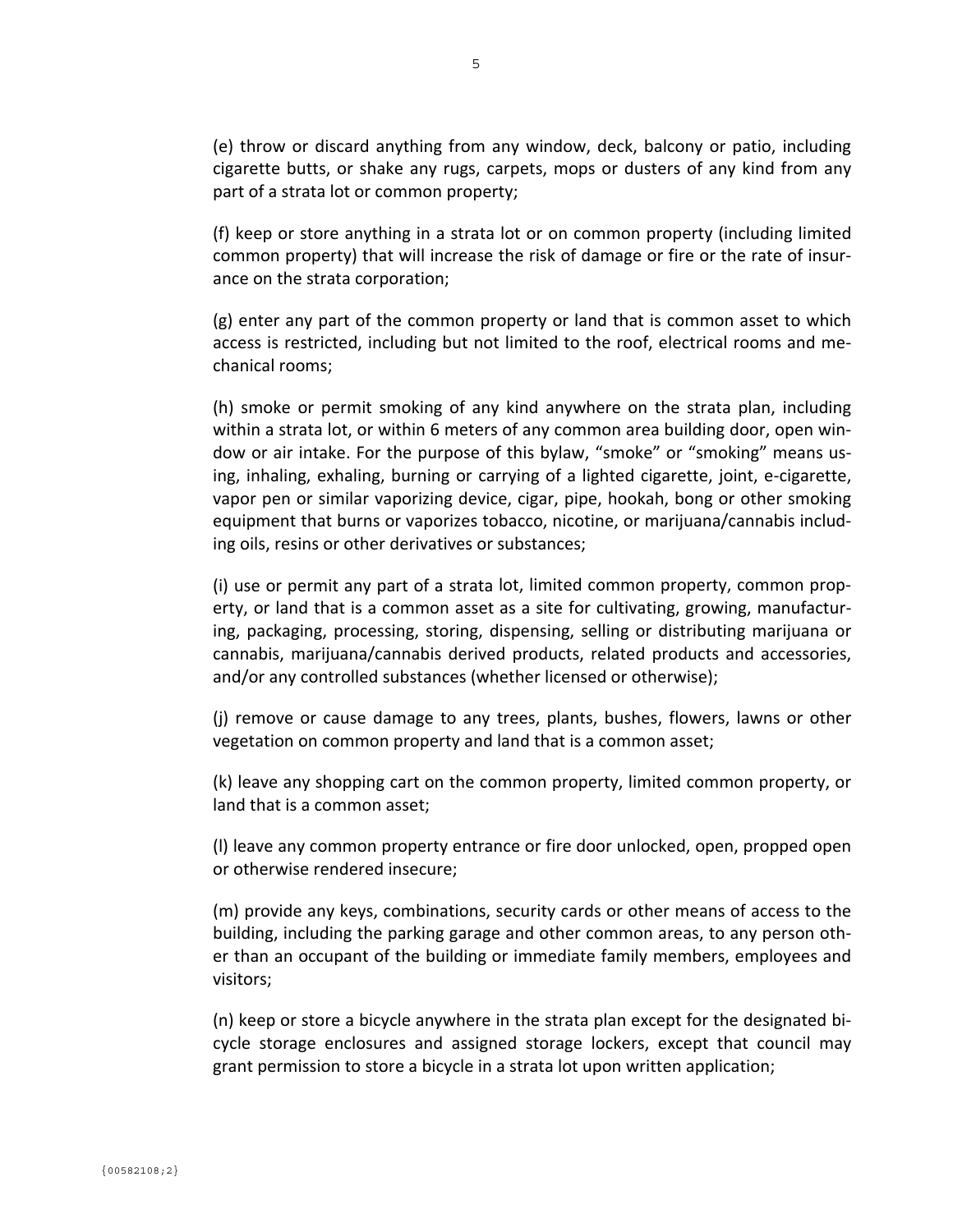(o) transport any bicycle through the building interior except through the under‐ ground parking level (P1) off Jervis and Broughton Streets;

(p) keep or store a live or fresh cut Christmas tree in a strata lot or on the common property;

(q) deposit garbage or recycling anywhere other than in the designated containers or receptacles provided by the strata corporation for that purpose; or

(r) deposit materials that are not accepted by the municipal waste management or recycling system ("Unauthorized Waste") in the strata corporation's garbage and recycling containers.

(4) Owners and tenants are responsible for disposing of Unauthorized Waste at their own expense. Owners who deposit Unauthorized Waste in the strata corporation's garbage or recycling contain‐ ers will have the strata corporation's cost of disposing of the Unauthorized Waste and any fines paid by the strata corporation charged back to their account.

# *4 Use of property – Commercial Strata Lots*

4 (1) An owner, tenant or occupant of a non‐residential (i.e. commercial) strata lot must not (with‐ out the written permission of the strata corporation):

> (a) use the strata lot for residential use, or any other use that is not permitted un‐ der applicable zoning and other municipal bylaws;

> (b) use a strata lot for any business that does not have all valid and current permits and licenses as may be required by local, municipal, provincial or federal laws.

(2) Owners, tenants and occupants of a commercial strata lot must not place or display signs on a strata lot unless:

> (a) the sign complies with City of Vancouver sign bylaws and otherwise complies with the strata corporation's signage guidelines;

> (b) the owner or tenant obtains the advanced written permission of the strata cor‐ poration to display the sign;

(c) the signs are kept in good and working condition.

(3) The owners, tenants and occupants of the commercial strata lots must not place any merchan‐ dise, displays or other material on any common property or limited common property without the advance written approval of the strata corporation.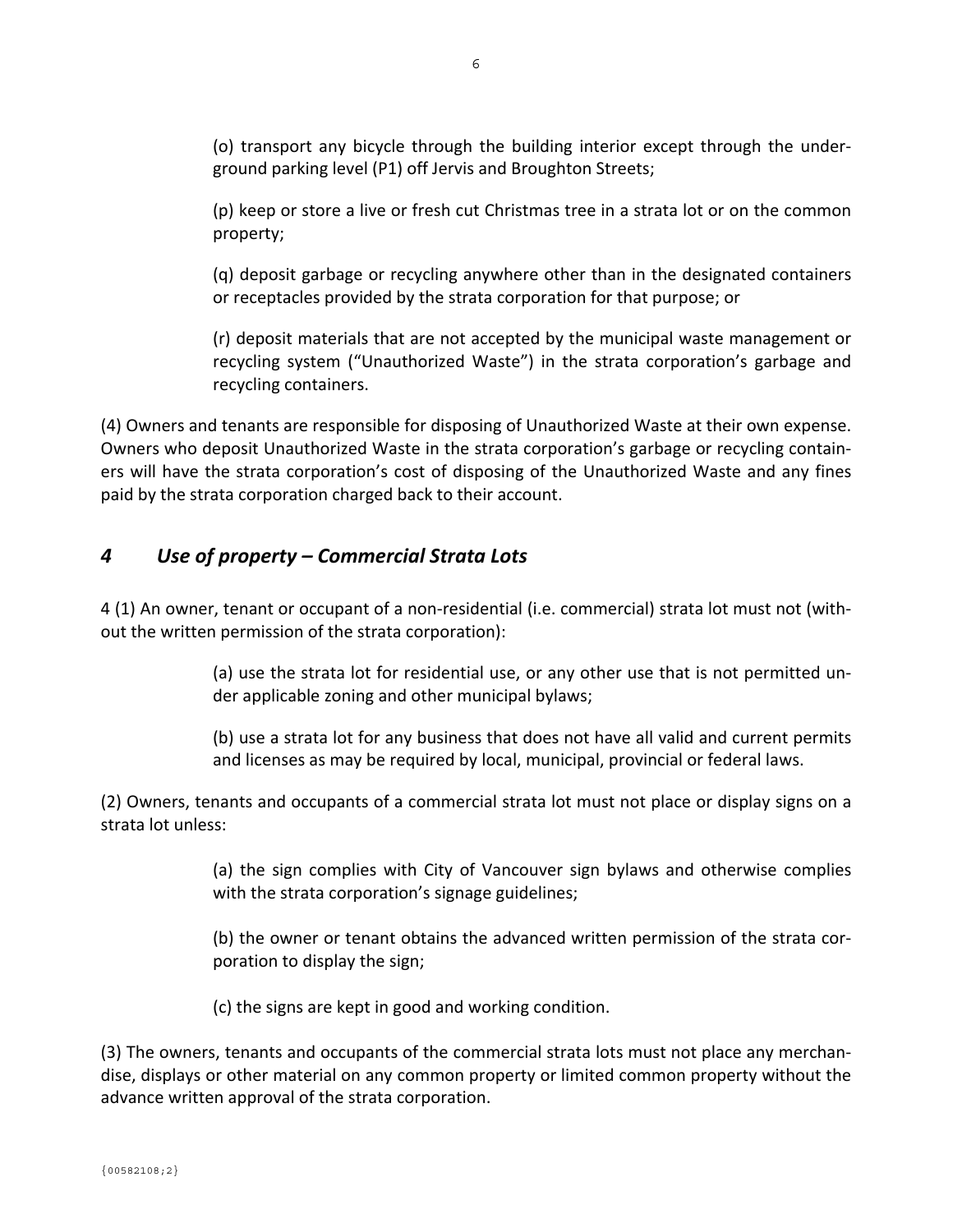## *5 Use of property – Residential Strata Lots*

5 (1) An owner, tenant or occupant may keep up to two of the following (a) through (d) in a strata lot:

> (a) a reasonable number of fish or other small aquarium animals in a tank not to exceed 25 gallons;

(b) a reasonable number of small caged mammals;

(c) up to 2 caged birds;

(d) one cat.

(2) An owner may keep one dog in a strata lot in which the owner resides. Tenants and occupants are not permitted to keep a dog in a strata lot

(3) Notwithstanding subsection (2), a maximum of one guide or service dog ("Service Dog") that is certified in the Province of British Columbia under the *Guide Dog and Service Dog Act* may be permitted to reside in a strata lot with a tenant or occupant. The owner of a Service Dog must register the Service Dog with the strata council by providing council with a copy of the Service Dog's certification prior to bringing the Service Dog into a strata lot or onto common property.

(4) An owner, tenant, occupant or visitor must not keep any pet in a strata lot that is not listed in subsections (1) through (3) of this bylaw, or that is prohibited in British Columbia under the *Wild‐ life Act* and *Controlled Alien Species Regulation*.

(5) An owner, tenant, occupant or visitor must keep a pet in a carrier or on a leash not exceeding 6 feet in length while the pet is on common property, must ensure that the pet is kept under reasonable control, and must not permit the pet to:

> (a) damage any common property or interfere with the use and enjoyment of the common property and common assets by other owners, tenants and occupants;

(b) urinate or defecate on common property or land that is a common asset;

(c) display any aggressive behaviour.

(6) An owner, tenant or occupant of a residential strata lot must not (without the written permis‐ sion of the strata corporation):

> (a) place flags, signs, billboards, placards, notices or advertising matter of any kind on or in a strata lot that is visible from outside the strata lot or on common prop‐ erty or land that is a common asset, with the exception of real estate signs which must be placed in the common property area designated for such signs;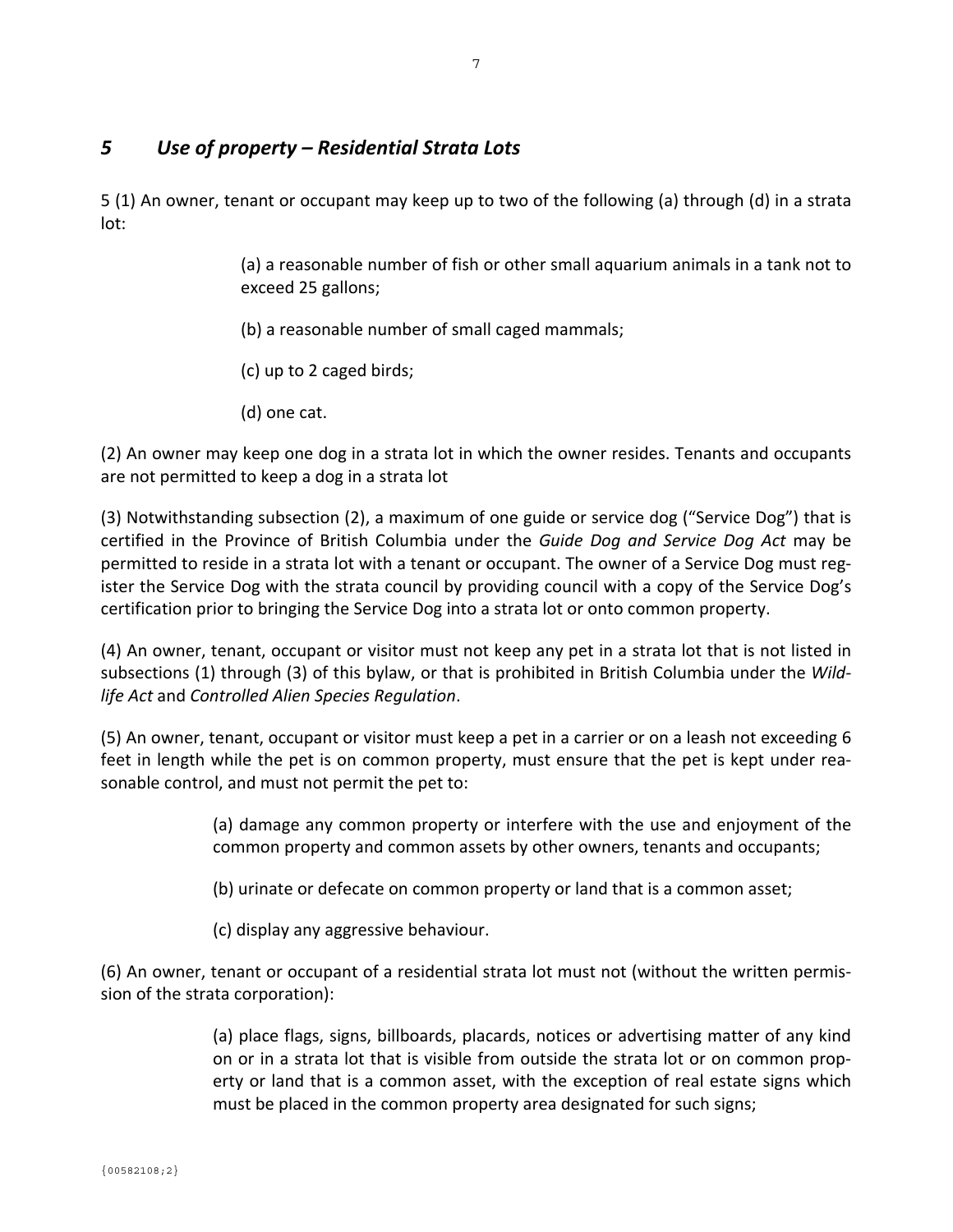(b) install or hang or apply anything to or on a window that is visible from the exte‐ rior of a strata lot, other than window coverings that are the same size and colour as those originally installed by the developer;

(c) hang or display any laundry, washing, clothing, bedding or other articles in a strata lot that is visible from outside the strata lot or on common property or land that is a common asset;

(d) keep or store anything on any deck, balcony or patio except for patio furniture and accessories, self‐contained and free‐standing planters, and a barbeque;

(e) store any hazardous or combustible material in a strata lot other than fuel used in outdoor gas or propane barbeques, and such fuel must only be stored outside on the owner's limited common property deck, balcony, or patio;

(f) use any cooking device on any deck, balcony or patio other than a natural gas, propane or electric barbecue;

(g) permit a strata lot to be occupied as a place of residence at any one point in time by more than two persons in a studio unit, three persons in a one‐bedroom unit, four persons in a two-bedroom unit, and five persons in a three-bedroom unit. For the purposes of this bylaw, a "person" is defined to include minors, but exclude visitors staying for a period of less than 30 days;

(h) use a strata lot for commercial or professional purposes, except as a home of‐ fice;

(i) use the strata lot for any purpose which involves undue traffic or noise in or about the strata lot or common property between the hours of 11:00 p.m. and 7:00 a.m., or that encourages loitering by persons in or about the strata lot or common property;

(j) feed birds or any animal other than a pet from within a strata lot or on common property or limited common property, and must only feed a pet within a strata lot;

(7) An owner, tenant or occupant must not use or permit the use of all or part of a residential stra‐ ta lot as short‐term accommodation for a period of less than 30 consecutive days, by anyone who, directly or indirectly, pays or gives the owner, tenant or occupant any fee, compensation or other remuneration. Without restricting the generality of the foregoing, an owner, tenant or occupant must not:

(a) enter into a license for the use of all or part of a strata lot;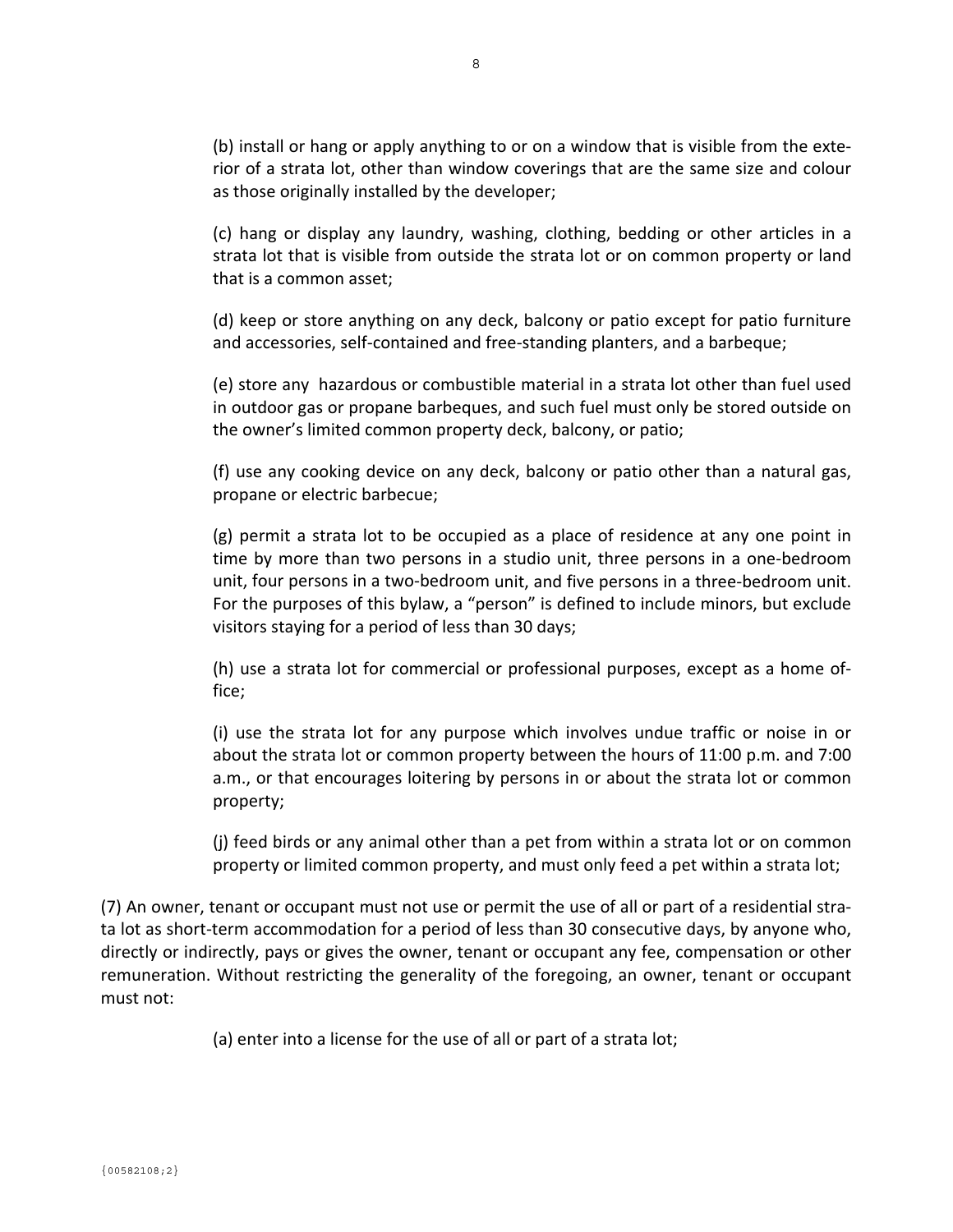(b) permit any strata lot or part thereof to be used or occupied as vacation, travel or temporary accommodation (such as Airbnb or Vacation Rental By Owner) for any period of time; less than 30 consecutive days.

(c) directly or indirectly advertise, market, promote or license for use any strata lot or part thereof as vacation, travel or temporary accommodation (such as Airbnb or Vacation Rental By Owner) for any period of time, less than 30 consecutive days.

(8) An owner, tenant or occupant who uses a strata lot as short‐term accommodation in contra‐ vention of subsection (7) of this bylaw may be subject to a fine of \$1,000 per day, at the discretion of the strata council.

## *6 Rental of a residential strata lot*

6 (1) Before renting to a prospective tenant, an owner must comply with s. 146 of the Act by giving the prospective tenant:

(a) the current bylaws and rules of the strata corporation (copies of the current bylaws and rules may be obtained from the strata corporation for the fees prescribed under the Act and the Regulations); and

(b) a Notice of Tenant's responsibilities in Form K.

(2) Within two weeks of renting a strata lot, the landlord must:

(a) give the strata corporation a copy of the Form K ‐ Notice of Tenant's Responsibilities signed by the tenant; and

(b) pay the strata corporation any moving fee established under strata corporation's by‐ laws or rules as amended from time to time.

(3) An owner who rents a strata lot in contravention of subsections (1) and (2) and fails to provide the strata corporation with a Form K signed by the tenant, or fails to pay the moving fee to the strata corporation, may be subject to a fine of \$200 for each 7 day period that the strata lot is rented until the prescribed documents have been provided to the tenant and/or the strata corpo‐ ration.

(4) The fee described in bylaw subsection (2)(b) applies any time there is a change of tenants for a strata lot, including a furnished strata lot, and it is the responsibility of the owner of the strata lot to pay the fees to the strata corporation.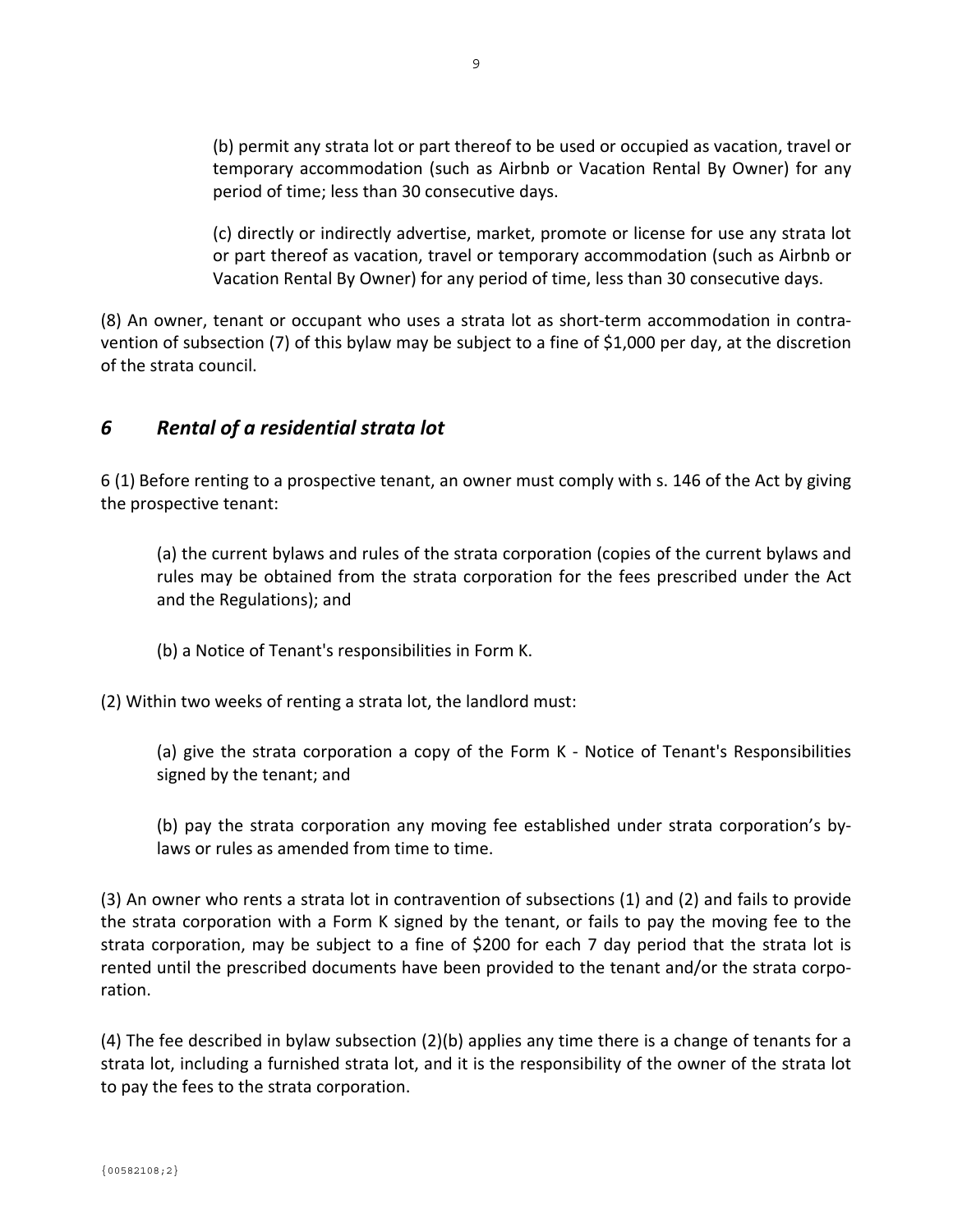## *7 Inform strata corporation*

7 (1) Within 2 weeks of becoming an owner, an owner must inform the strata corporation of the owner's name, strata lot number, phone number, email address and mailing address outside the strata plan, if any.

(2) On request by the strata corporation, a tenant must inform the strata corporation of his or her name, phone number, and email address.

## *8 Obtain approval before altering a strata lot*

8 (1) An owner must obtain the written approval of the strata corporation before making an al‐ teration to a strata lot that involves any of the following:

(a) the structure of a building;

(b) the exterior of a building;

(c) chimneys, stairs, balconies or other things attached to the exterior of a build‐ ing;

(d) doors, windows or skylights on the exterior of a building, or that front on the common property;

(e) fences, railings or similar structures that enclose a patio, balcony or yard;

(f) common property located within the boundaries of a strata lot;

(g) piping, wiring, ducting and other facilities for the provision and passage of water, sewage, drainage, gas, oil, electricity, telecommunication, heating and cooling and similar services;

(h) those parts of the strata lot which the strata corporation must insure under section 149 of the Act.

(2) The strata corporation may require as a condition of its written approval that the owner agree, in writing, to take responsibility for any expenses relating to the alteration and to indemnify and hold harmless the strata corporation, its employees and agents for any future costs in connection with the alteration.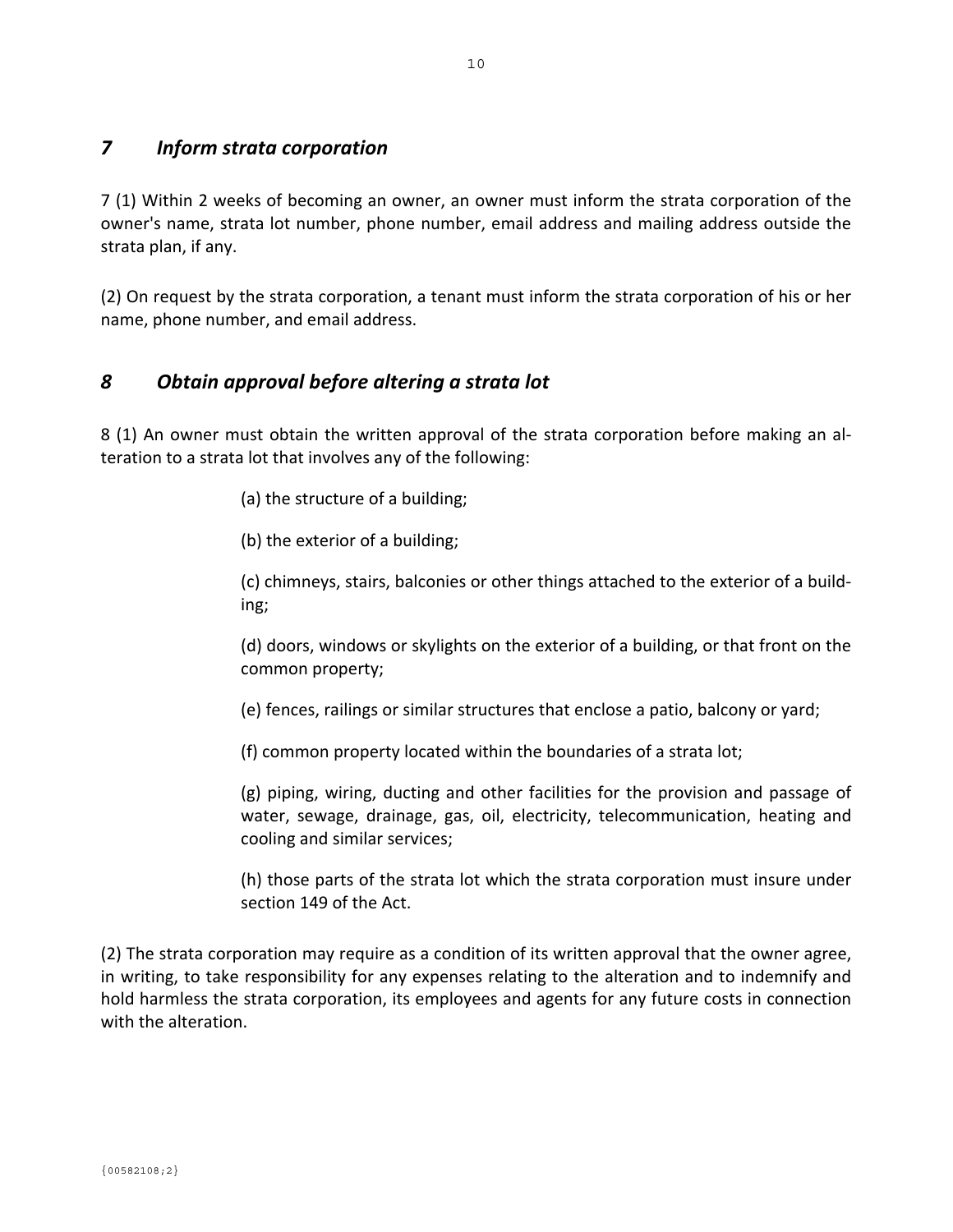## *9 Obtain approval before altering common property*

9 (1) An owner must obtain the written approval of the strata corporation before making an al‐ teration to common property, including limited common property, or common assets.

(2) The strata corporation may require as a condition of its approval that the owner agree, in writ‐ ing, to take responsibility for any expenses relating to the alteration and to indemnify and hold harmless the strata corporation, its employees and agents for any future costs in connection with the alteration.

#### *10 Alterations*

10 (1) An owner intending to apply to the strata corporation for permission to alter a strata lot or the common property must submit, in writing:

(a) a detailed written description of the intended alteration,

(b) a detailed plan showing the proposed location of the construction of the alteration and nature of the change, including details of the proposed materials and dimensions,

(c) name(s) of the qualified/licensed contractor or consultants who will design, construct and inspect the alterations,

(d) proof of valid liability insurance for the qualified/licensed contractor or consultants who will design, construct and inspect the alterations,

(e) an indemnity to cover any damage to common property or other strata lots as a result of the alterations,

(f) all applicable permits, licences and approvals from the appropriate governmental au‐ thorities;

(g) a signed assumption of liability agreement if required by the strata council under bylaws 6(2) or 7(2), and

(h) such further and other documents or information which the strata council may rea‐ sonably require.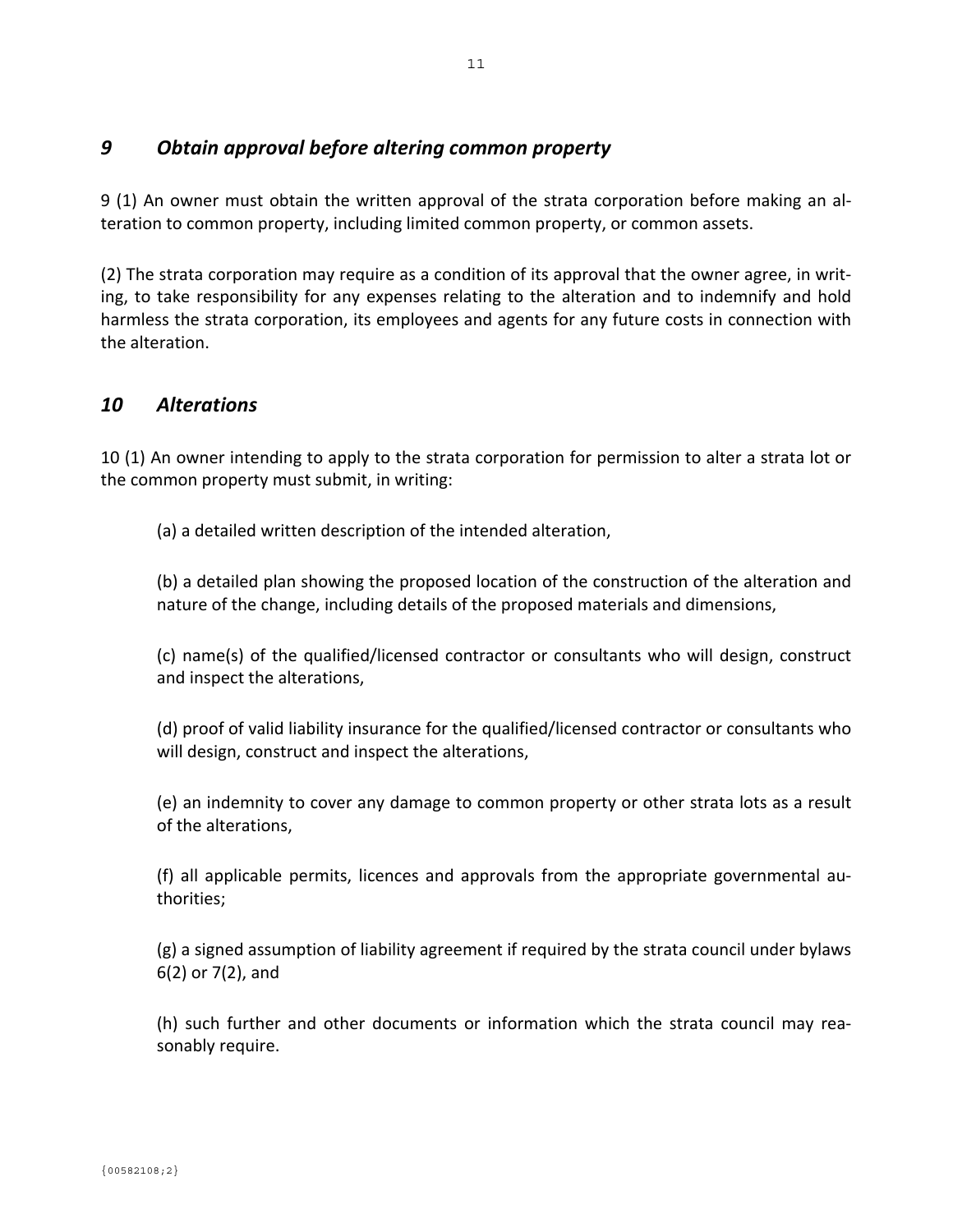(2) Any alterations approved by the council may only be carried out between the hours of 8:00 a.m. and 5:00 p.m., Monday through Saturday, excluding statutory holidays, and will be subject to all applicable municipal and provincial bylaws and codes.

(3) Without limiting the generality of the foregoing, an owner, tenant or occupant must not install new flooring in a strata lot except with written approval from the strata corporation and in accor‐ dance with the following:

(a) the installation of ceramic tile, marble, slate or similar flooring will not be permitted other than in a kitchen, bathroom or entryway of a strata lot;

(b) the installation of any hard type flooring will require an acoustic underlay with a Sound Transmission Class and Impact Insulation Class rating of 72 dB or higher.

(4) Applications for permission to make alterations that involve penetration into a concrete floor or ceiling slab must be reviewed and approved in advance by the strata corporation's structural engineer, or by a structural engineer approved by the council. The council, acting on the advice of a structural engineer, may also require the owner to obtain a ground penetrating radar survey be‐ fore commencing any work on the slab.

(5) An owner, tenant or occupant who alters common property or a strata lot without adhering strictly to these bylaws, must restore, at the owner's sole expense, the common property or a strata lot to its condition prior to the alteration. If the owner, tenant or occupant refuses or ne‐ glects to restore the alteration to its original condition, the strata corporation may conduct the restoration, at the expense of the owner. The cost of such restoration shall be added to and be‐ come part of the strata fees of that owner for the month next following the date on which the cost was incurred and will become due and payable on the due date of payment of monthly strata fees.

# *11 Owner insurance and indemnity for damage to common property and strata lots*

11 (1) An owner must obtain and maintain liability and property insurance on his or her strata lot(s) sufficient to cover the cost of any insurance deductibles or uninsured repair costs charged to the owner by the strata corporation pursuant to this bylaw. An owner must provide proof of insur‐ ance to the strata corporation upon request.

(2) An owner, tenant, occupant or visitor must not cause damage, other than reasonable wear and tear, to the common property, common assets or those parts of a strata lot which the strata cor‐ poration must repair and maintain under these bylaws or insure under section 149 of the Act.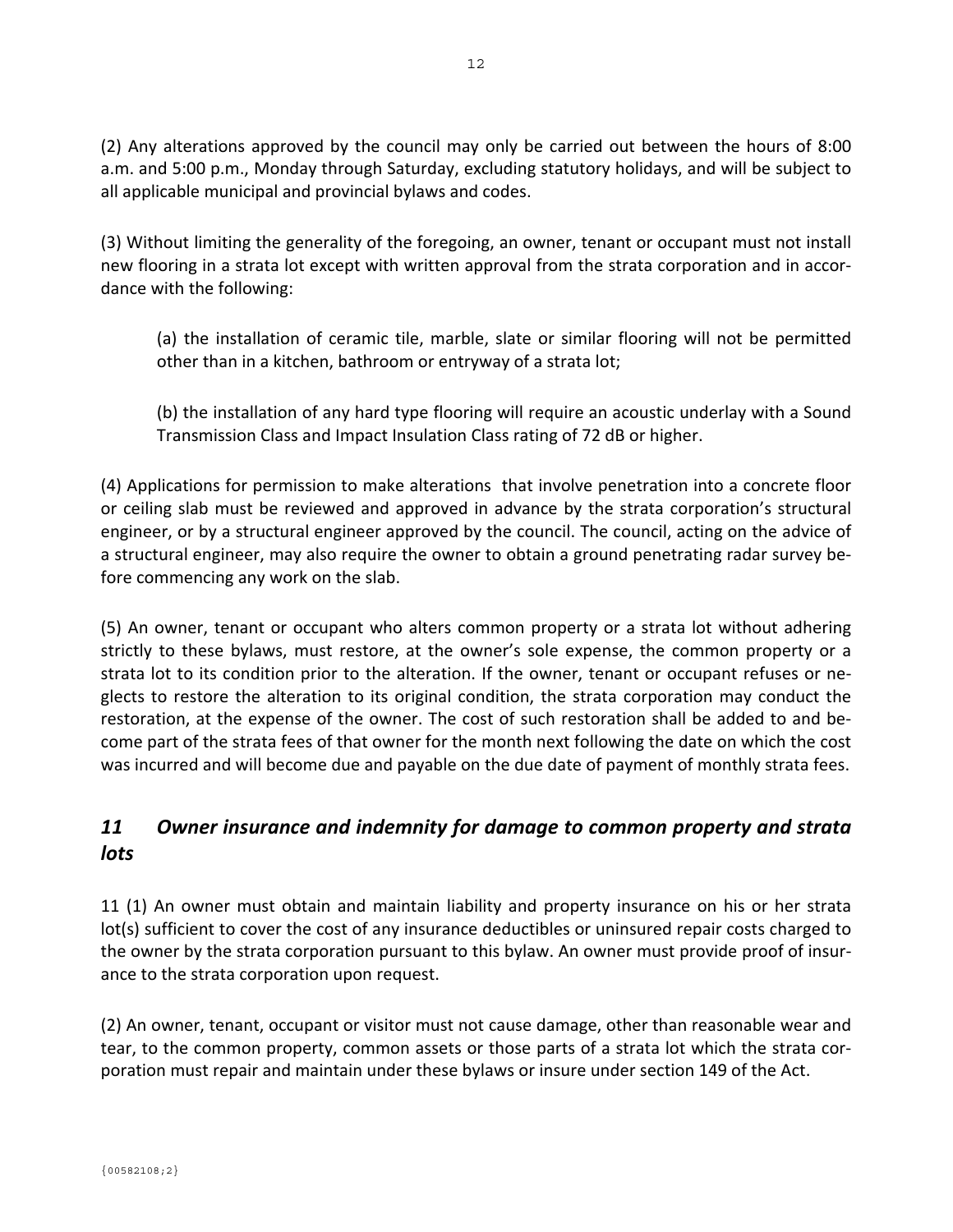(3) An owner is responsible for any damage to any property described in subsection (2) caused by occupants, tenants, or visitors to the owner's strata lot.

(4) An owner shall indemnify and save harmless the strata corporation from the expense of any investigation, maintenance, repair, replacement, or administration thereof, rendered necessary in respect of the common property, limited common property, common assets or to any strata lot arising from any damage or incident for which that owner is responsible or occurring or originating in that owner's strata lot, whether or not such incident is caused or contributed to by that owner's act, omission, negligence or carelessness or by that of another person, but only to the extent that such expense is not reimbursed from the proceeds received by operation of any insurance policy.

(5) For the purposes of this bylaw any insurance deductibles or uninsured expenses charged to an owner shall be added to and become part of the assessment of that owner for the month next fol‐ lowing the date on which the expense was incurred and shall become due and payable on the date of payment of the monthly assessment.

## *12 Permit entry to strata lot*

12 (1) An owner, tenant, occupant or visitor must allow a person authorized by the strata corpora‐ tion to enter the strata lot

> (a) in an emergency, without notice, to ensure safety or prevent significant loss or damage, and

(b) at a reasonable time, on 48 hours' written notice, to:

- (i) inspect, repair or maintain common property, common assets and any portions of a strata lot that are the responsibility of the strata corporation to repair and maintain under these bylaws or insure un‐ der section 149 of the Act;
- (ii) investigate a complaint about the contravention of the bylaws or rules.

(2) The notice referred to in subsection (1) (b) must include the date and approximate time of en‐ try, and the reason for entry.

(3) If entry to a strata lot is not provided in an emergency, in accordance with subsection (1)(a) of this bylaw, the strata corporation may force entry to the strata lot and charge any costs associated with such forced entry back to the owner of the strata lot. Owners are advised to leave a key or key code with the caretaker to allow for emergency access.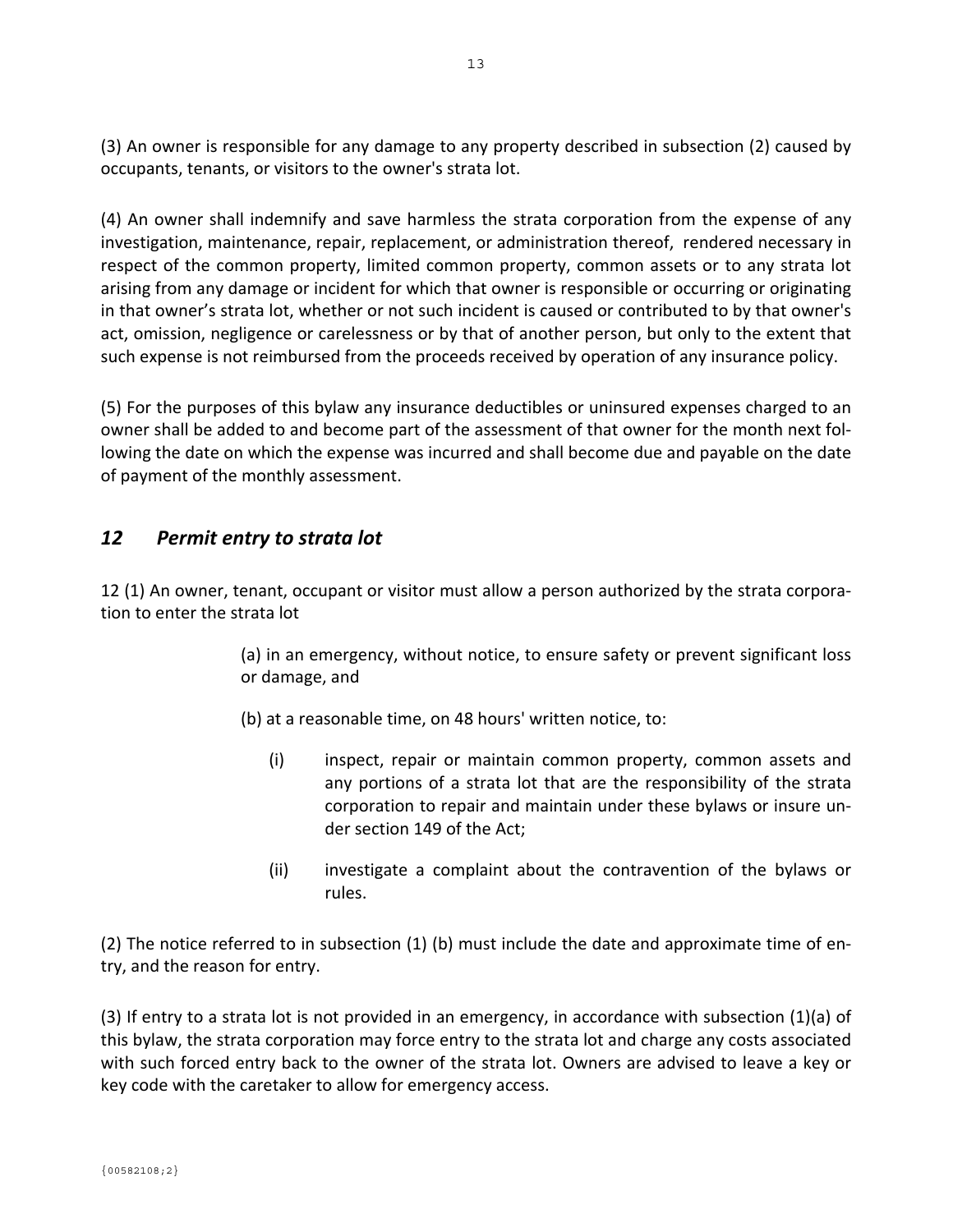## **Division 2 ‐‐ Powers and Duties of Strata Corporation**

#### *13 Repair and maintenance of property by strata corporation*

13 (1) The strata corporation must repair and maintain all of the following:

(a) common assets of the strata corporation;

(b) common property that has not been designated as limited common prop‐ erty;

(c) limited common property, but the duty to repair and maintain it is restricted to

(i) repair and maintenance that in the ordinary course of events occurs less often than once a year, and

(ii) the following, no matter how often the repair or maintenance ordinar‐ ily occurs:

- (A) the structure of a building;
- (B) the exterior of a building;

(C) chimneys, stairs, balconies and other things attached to the exterior of a building;

(D) doors, windows and skylights on the exterior of a building or that front on the common property;

(E) fences, railings and similar structures that enclose patios, balconies and yards;

(d) a strata lot in a strata plan that is not a bare land strata plan, but the duty to repair and maintain it is restricted to

- (i) the structure of a building,
- (ii) the exterior of a building,

(iii) chimneys, stairs, balconies and other things attached to the exterior of a building,

(iv) doors, windows and skylights on the exterior of a building or that front on the common property, and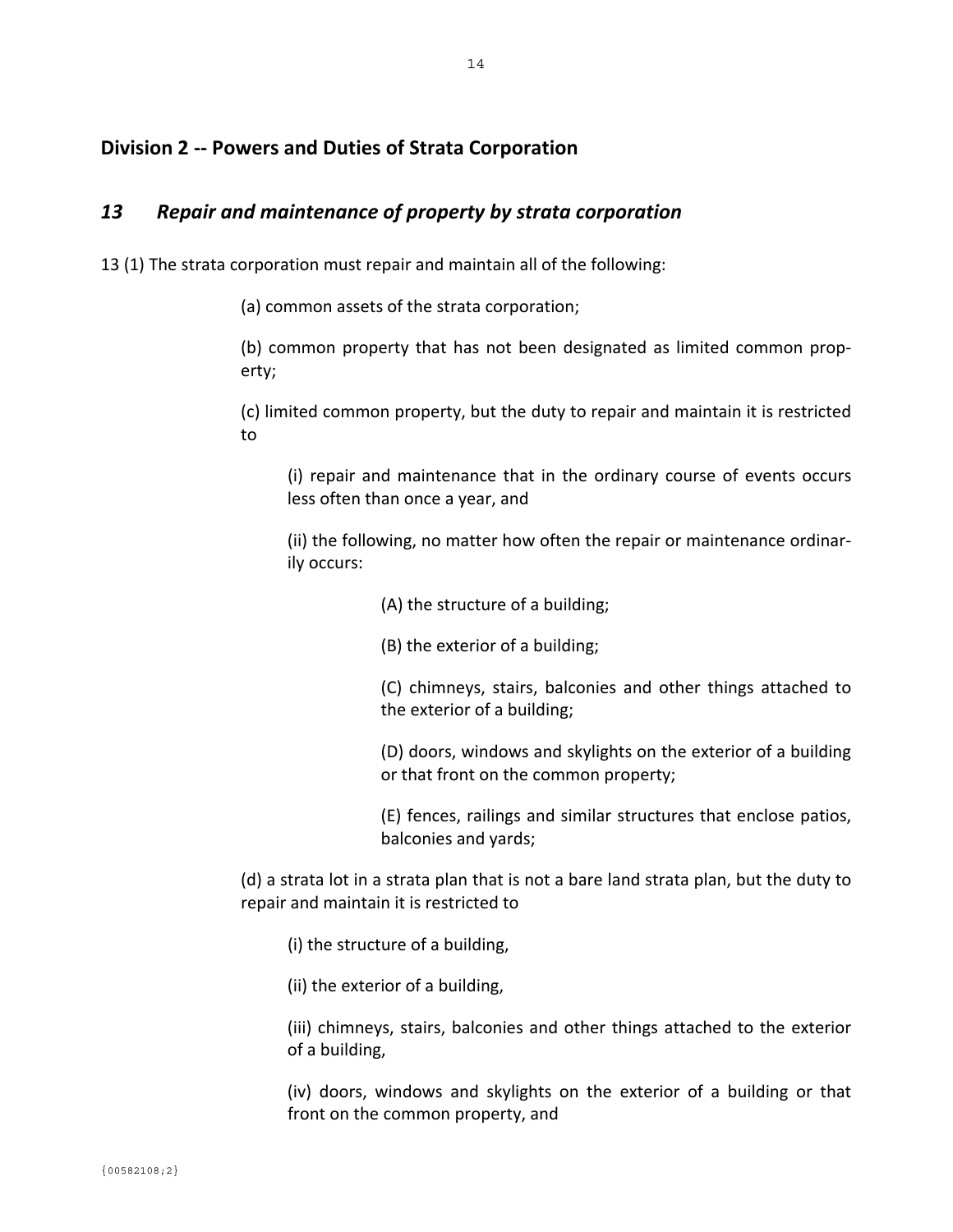(v) fences, railings and similar structures that enclose patios, balconies and yards.

## *14 Dispute resolution and collection of strata property fees and special levies*

14 (1) The strata corporation may proceed under the Small Claims Act or the Civil Resolution Tri‐ bunal Act, without further authorization of the owners, to:

- (a) recover money owing to the strata corporation from an owner or other person, including money owing as a fine; or
- (b) obtain any such relief as is available to it under the Small Claims Act or the Civil Resolution Tribunal Act.

(2) An action in Small Claims Court or before the Civil Resolution Tribunal must be authorized by a majority vote of the council.

(3) The council has full authority to settle all actions commenced in Small Claims Court or before the Civil Resolutions Tribunal and all actions commenced for the collection outstanding strata property fees and special levies.

#### *15 No harassment*

15 (1) Every owner, tenant or occupant of a strata lot and every employee, contractor or agent of the strata corporation is entitled to use and enjoy the strata lots and common property (including limited common property) free from harassment or abuse of any kind, (whether in person, over the telephone or in writing) which includes but is not limited to:

(a) upsetting behaviour or comments that ought to reasonably be known as offensive or unwelcome,

(b) verbal abuse or threats of any kind,

(c) physical abuse which includes but is not limited to unwelcome touching or threats of unwelcome touching, or

(d) unwelcome remarks, jokes, slurs, or taunting about a person's race, colour, ancestry, place of origin, religion, marital status, family status, physical or mental disability, sex, sex‐ ual orientation, gender or age.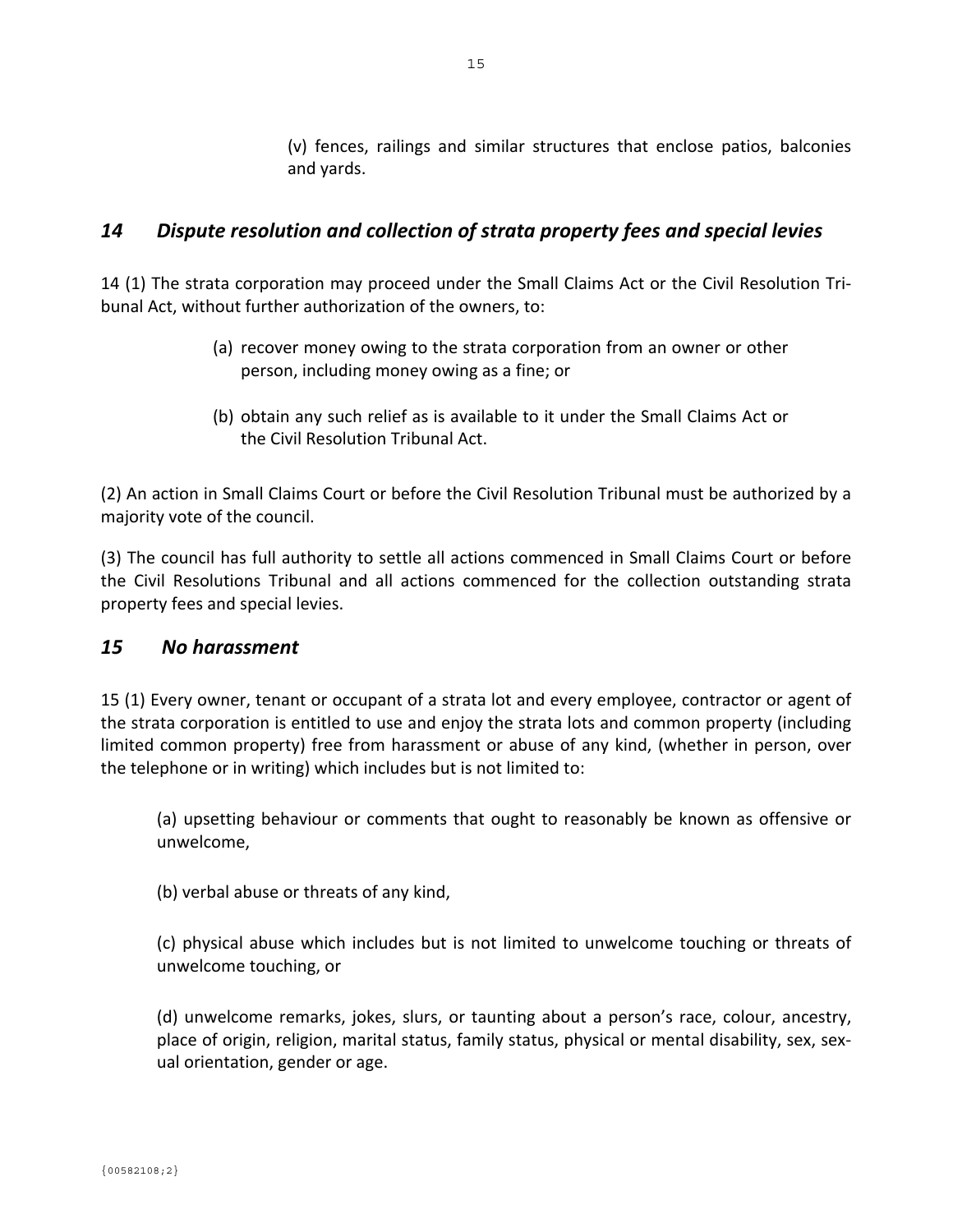(2) Upon being notified by another owner, tenant or occupant verbally or in writing (a "Notifying Person"), no owner, tenant or occupant may deliver any emails, notices, or any written communi‐ cations of any kind to the strata lot of any Notifying Person, except for communication that is from the strata corporation or that is authorized to be delivered to a Notifying Person under the Act, the *Strata Property Regulation* or these bylaws.

# *16 Privacy Policy*

16 (1) In addition to personal information that is collected, used and disclosed by consent or as otherwise required by law, the strata corporation collects, uses, and discloses personal informa‐ tion from owners, occupants and tenants for the purpose of carrying out its duties and responsi‐ bilities under the Act. The personal information collected and used includes the following:

- (a) banking or credit card information to allow pre‐authorized payments ("PAP") to pay strata fees,
- (b) information regarding pets in a suite,
- (c) personal information collected through the use of video surveillance equipment,
- (d) names and contact information of all persons living in a suite, and
- (e) information created by a computerized access key fob system.

(2) The council shall develop and implement a privacy policy setting out the procedures for collect‐ ing, using, verifying and disclosing personal information. An up‐to‐date copy of the privacy policy shall be provided to each owner or registered tenant upon request.

(3) The council shall designate a member of the strata council as the "Privacy Officer" for the strata corporation. The Privacy Officer will have the responsibility of ensuring that the strata corporation complies with the privacy policy as well as the *Personal Information Protection Act*.

# **Division 3 ‐‐ Council**

## *17 Council size*

17 (1) Subject to subsection (2), the council must have at least 3 and not more than 7 members.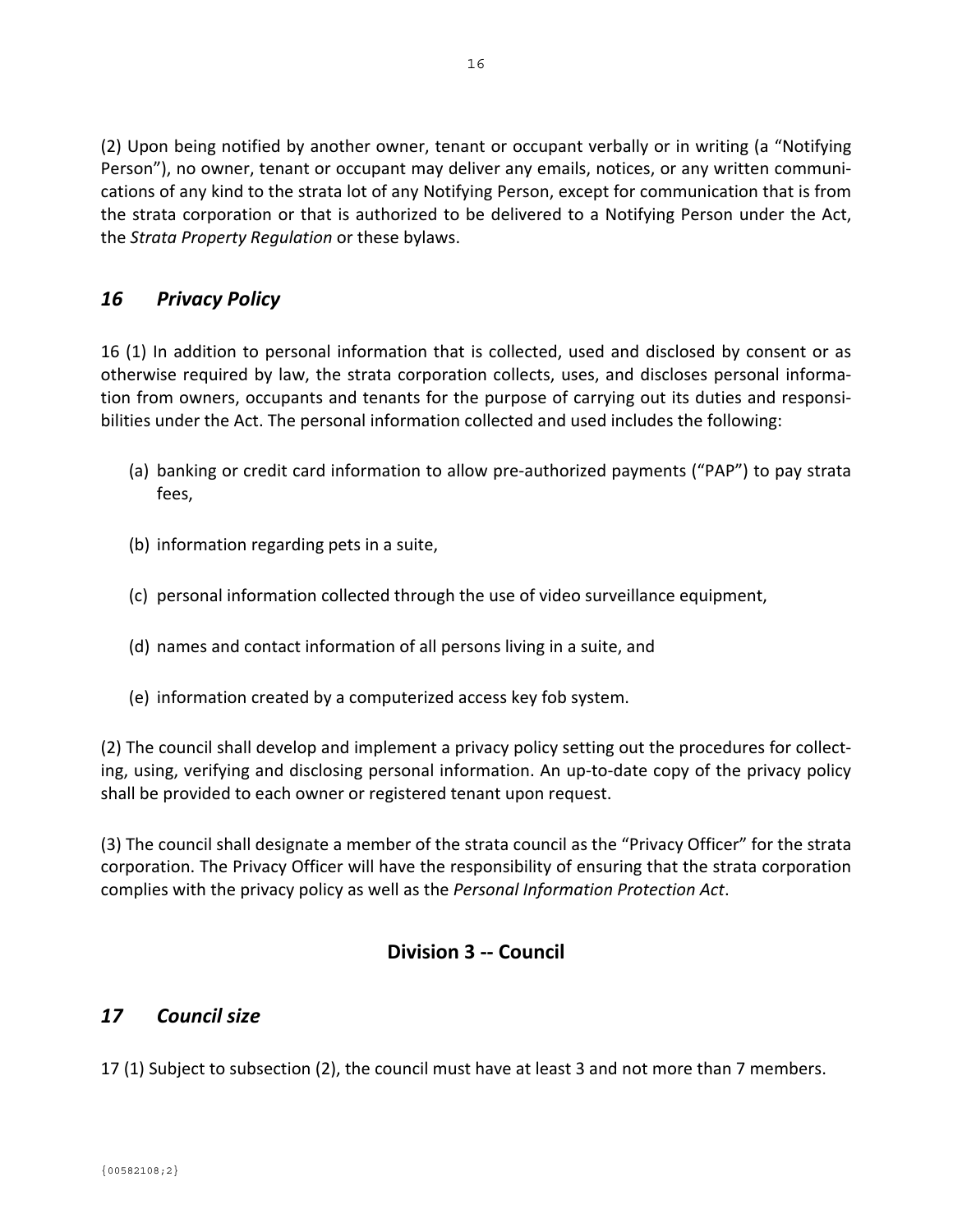(2) If the strata plan has fewer than 4 strata lots or the strata corporation has fewer than 4 own‐ ers, all the owners are on the council.

#### *18 Council members' terms*

18 (1) The term of office of a council member ends at the end of the annual general meeting at which the new council is elected.

(2) A person whose term as council member is ending is eligible for reelection.

#### *19 Removing council member*

19 (1) Unless all the owners are on the council, the strata corporation may, by a resolution passed by a majority vote at an annual or special general meeting, remove one or more council members.

(2) After removing a council member, the strata corporation must hold an election at the same annual or special general meeting to replace the council member for the remainder of the term.

#### *20 Replacing council member*

20 (1) If a council member resigns or is unwilling or unable to act for a period of 2 or more months, the remaining members of the council may appoint a replacement council member for the re‐ mainder of the term.

(2) A replacement council member may be appointed from any person eligible to sit on the coun‐ cil.

(3) The council may appoint a council member under this section even if the absence of the mem‐ ber being replaced leaves the council without a quorum.

(4) If all the members of the council resign or are unwilling or unable to act for a period of 2 or more months, persons holding at least 25% of the strata corporation's votes may hold a special general meeting to elect a new council by complying with the provisions of the Act, the regulations and the bylaws respecting the calling and holding of meetings.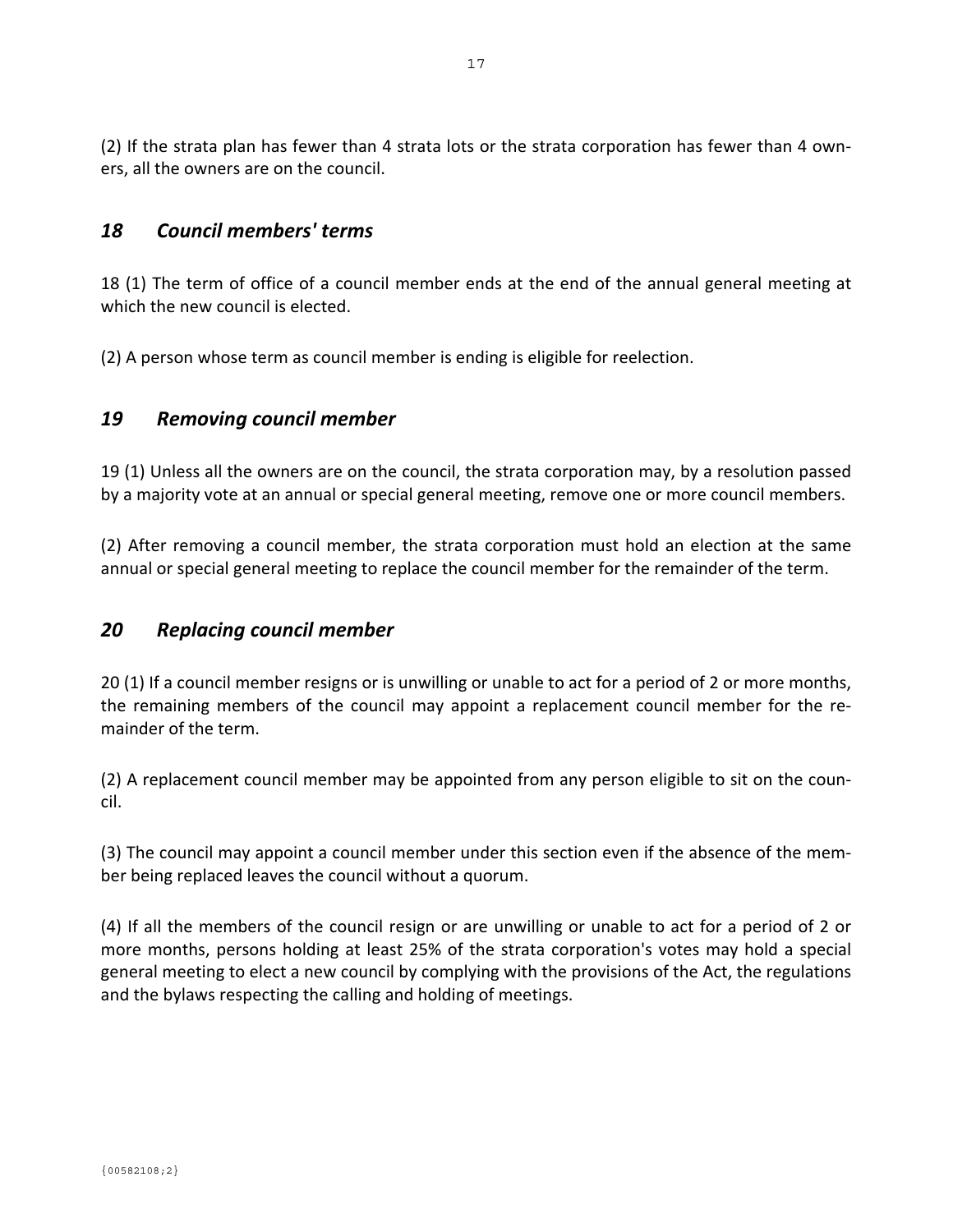## *21 Officers*

21 (1) At the first meeting of the council held after each annual general meeting of the strata cor‐ poration, the council must elect, from among its members, a president, a vice president, a secretary and a treasurer.

(2) A person may hold more than one office at a time, other than the offices of president and vice president.

(3) The vice president has the powers and duties of the president

(a) while the president is absent or is unwilling or unable to act, or

(b) for the remainder of the president's term if the president ceases to hold of‐ fice.

(4) If an officer other than the president is unwilling or unable to act for a period of 2 or more months, the council members may appoint a replacement officer from among themselves for the remainder of the term.

# *22 Calling council meetings*

22 (1) Any council member may call a council meeting by giving the other council members at least one week's notice of the meeting, specifying the reason for calling the meeting.

(2) The notice does not have to be in writing.

(3) A council meeting may be held on less than one week's notice if

(a) all council members consent in advance of the meeting, or

(b) the meeting is required to deal with an emergency situation, and all council members either

(i) consent in advance of the meeting, or

(ii) are unavailable to provide consent after reasonable attempts to con‐ tact them.

(4) The council must inform owners about a council meeting as soon as feasible after the meeting has been called.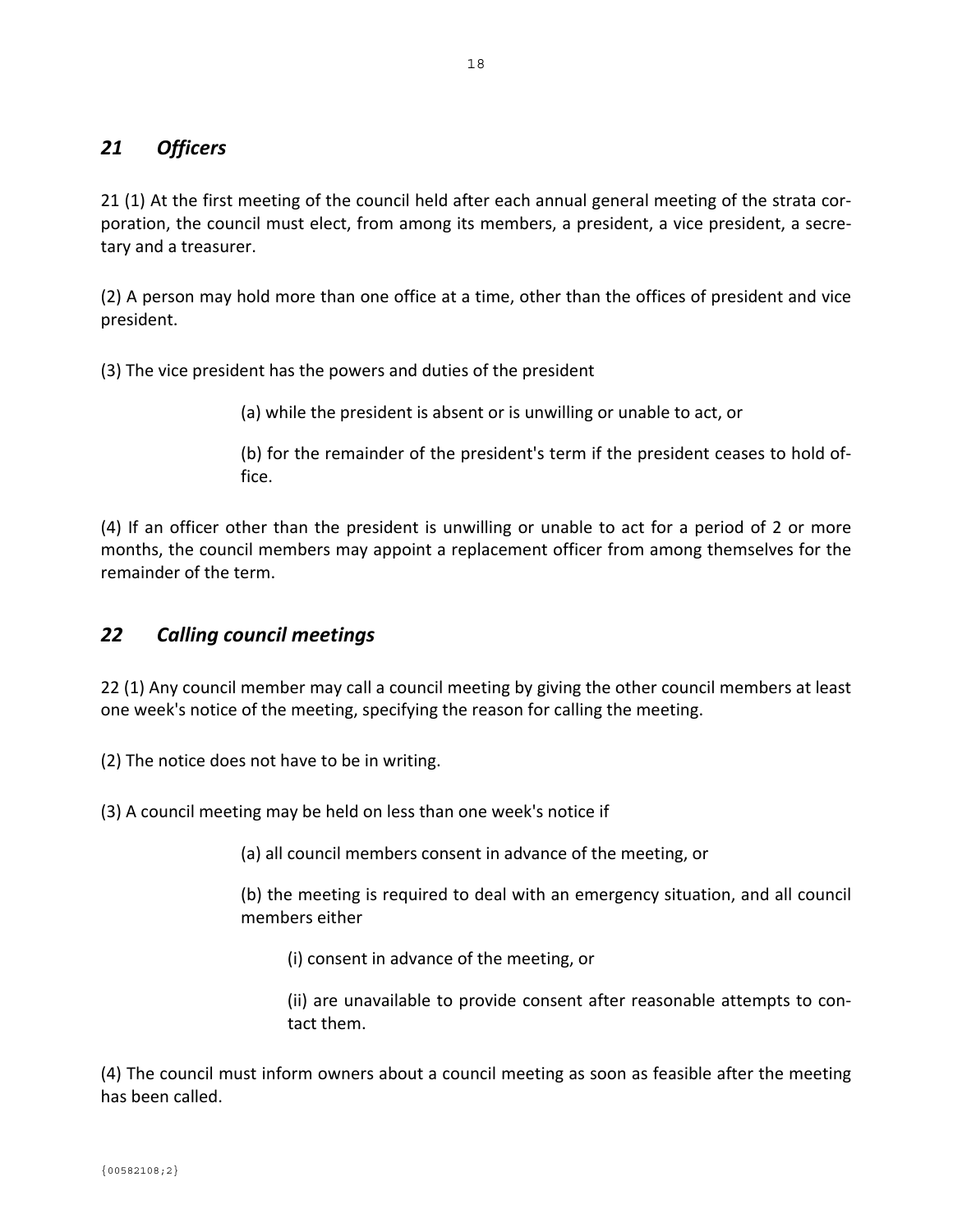## *23 Quorum of council*

23 (1) A quorum of the council is

- (a) 1, if the council consists of one member,
- (b) 2, if the council consists of 2, 3 or 4 members,
- (c) 3, if the council consists of 5 or 6 members, and
- (d) 4, if the council consists of 7 members.

(2) Council members must be present in person at the council meeting to be counted in establish‐ ing quorum.

## *24 Council meetings*

24 (1) At the option of the council, council meetings may be held by electronic means, so long as all council members and other participants can communicate with each other.

(2) If a council meeting is held by electronic means, council members are deemed to be present in person.

(3) Owners may attend council meetings as observers.

(4) Despite subsection (3), no observers may attend those portions of council meetings that deal with any of the following:

(a) bylaw contravention hearings under section 135 of the Act;

(b) rental restriction bylaw exemption hearings under section 144 of the Act;

(c) any other matters if the presence of observers would, in the council's opin‐ ion, unreasonably interfere with an individual's privacy.

#### *25 Voting at council meetings*

25 (1) At council meetings, decisions must be made by a majority of council members present in person at the meeting.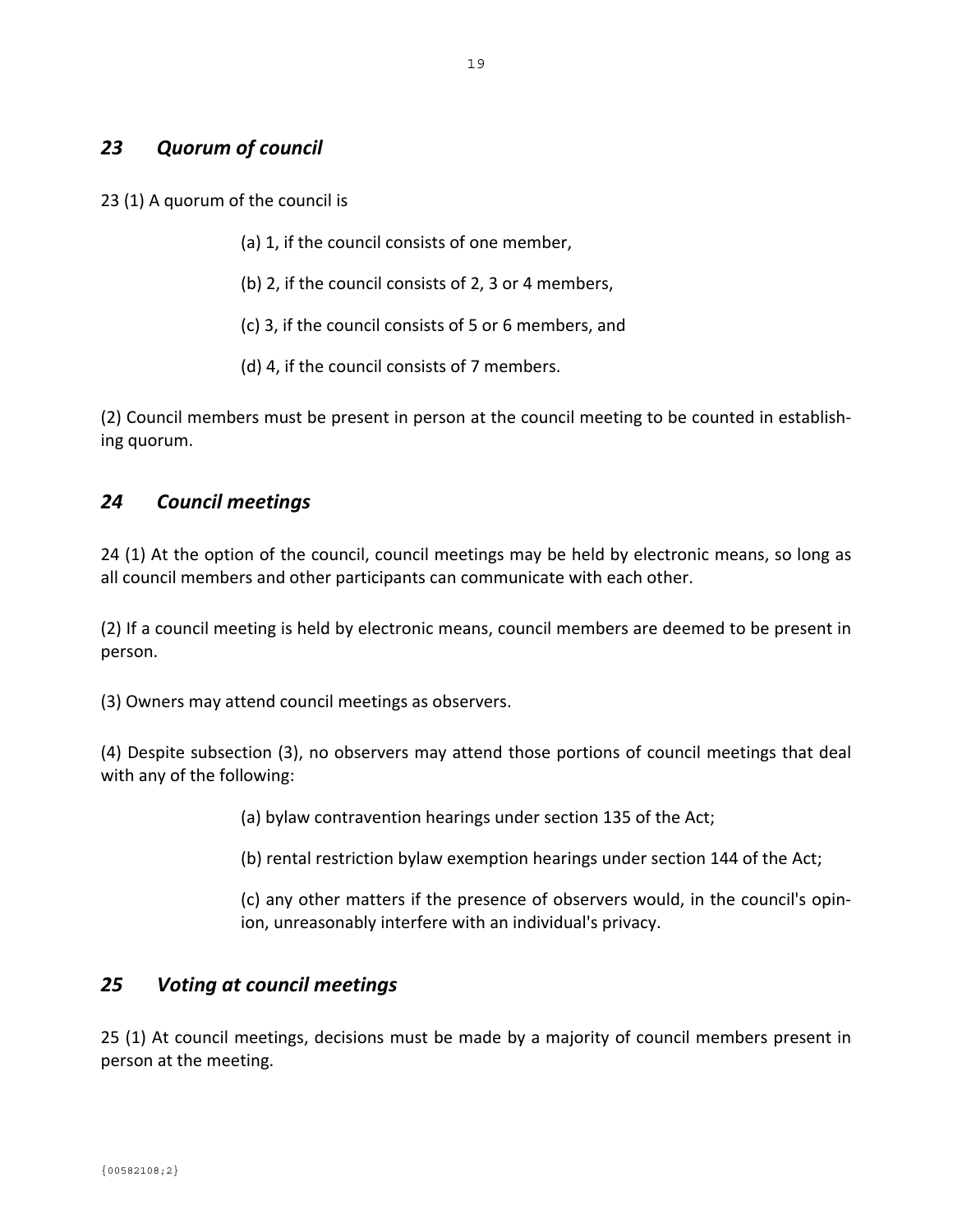(2) Unless there are only 2 strata lots in the strata plan, if there is a tie vote at a council meeting, the president may break the tie by casting a second, deciding vote.

(3) The results of all votes at a council meeting must be recorded in the council meeting minutes.

# *26 Council to inform owners of minutes*

26 The council must inform owners of the minutes of all council meetings within 2 weeks of the meeting, whether or not the minutes have been approved.

## *27 Delegation of council's powers and duties*

27 (1) Subject to subsections (2) to (4), the council may delegate some or all of its powers and du‐ ties to one or more council members or persons who are not members of the council, and may revoke the delegation.

(2) The council may delegate its spending powers or duties, but only by a resolution that

(a) delegates the authority to make an expenditure of a specific amount for a specific purpose, or

(b) delegates the general authority to make expenditures in accordance with subsection (3).

(3) A delegation of a general authority to make expenditures must

(a) set a maximum amount that may be spent, and

(b) indicate the purposes for which, or the conditions under which, the money may be spent.

- (4) The council may not delegate its powers to determine, based on the facts of a particular case,
	- (a) whether a person has contravened a bylaw or rule,
	- (b) whether a person should be fined, and the amount of the fine, or
	- (c) whether a person should be denied access to a recreational facility.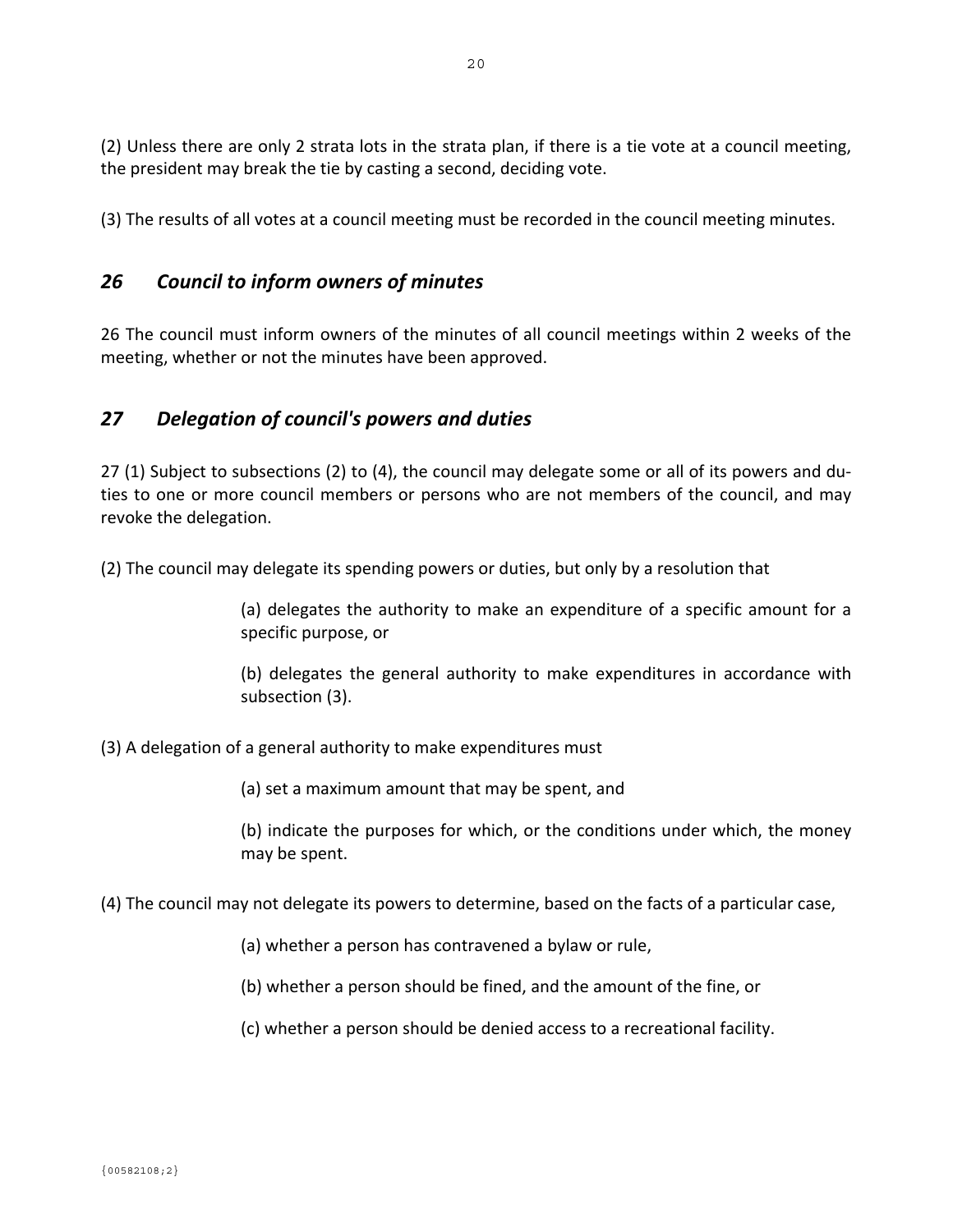#### *28 Spending restrictions*

28 (1) A person may not spend the strata corporation's money unless the person has been dele‐ gated the power to do so in accordance with these bylaws.

(2) Despite subsection (1), a council member may spend the strata corporation's money to repair or replace common property or common assets if the repair or replacement is immediately re‐ quired to ensure safety or prevent significant loss or damage.

## *29 Limitation on liability of council member*

29 (1) A council member who acts honestly and in good faith is not personally liable because of anything done or omitted in the exercise or intended exercise of any power or the performance or intended performance of any duty of the council.

(2) Subsection (1) does not affect a council member's liability, as an owner, for a judgment against the strata corporation.

(3) The strata corporation must indemnify an owner for any claims made against the owner arising out of or in connection with the owner's role as a council member provided the council member has acted honestly and in good faith.

## **Division 4 ‐‐ Enforcement of Bylaws and Rules**

## *30 Maximum fine*

30 (1) The strata corporation may fine an owner or tenant a maximum of

(a) \$1,000 for the contravention of a short‐term accommodation restriction by‐ law;

(b) \$200 for each contravention of a bylaw, and

(c) \$50 for each contravention of a rule.

(2) An owner is liable for the contravention of the bylaws by his or her tenants, invitees, licensees or visitors and is liable for all costs or expenses incurred or expended by the strata corporation in correcting, remedying or curing such infractions or violations and the same shall be charged to that owner, and shall be payable on the first day of the next month following the infraction or vio‐ lation.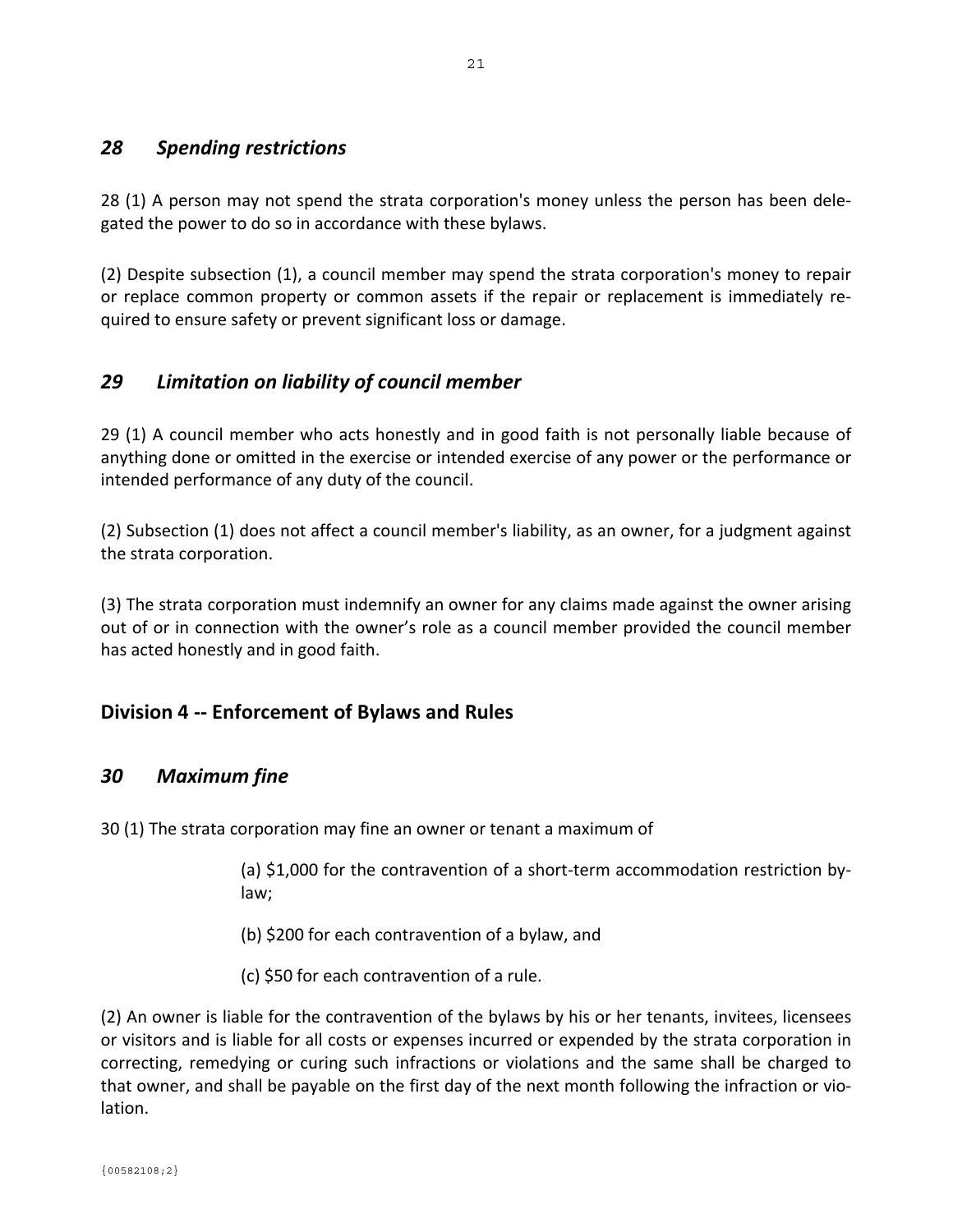(3) An owner, shall be liable for and indemnify the strata corporation for any legal and administra‐ tive expenses, including legal costs on a solicitor and own client basis, incurred or expended by the strata corporation as a result of such infraction or violation or of its having to enforce these bylaws and rules.

### *31 Continuing contravention*

31 If an activity or lack of activity that constitutes a contravention of a bylaw or rule continues, without interruption, a fine may be imposed:

(a) every 7 days, or

(b) daily, in the case of a contravention of a short‐term accommodation restriction bylaw.

## **Division 5 ‐‐ Annual and Special General Meetings**

#### *32 Quorum*

32 (1) A quorum for a general meeting is 1/3 of the strata corporation's eligible voters, present in person or by authorized representative or by proxy.

(2) At any annual or special general meeting called by the strata corporation, if a quorum is not present at the appointed time or within 30 minutes thereafter, then the eligible voters who are present in person, by authorized representative or by proxy, shall constitute a quorum.

(3) Subsection (2) does not apply to general meetings called by voters pursuant to s. 43 of the Act.

#### *33 Person to chair meeting*

33 (1) Annual and special general meetings must be chaired by the president of the council.

(2) If the president of the council is unwilling or unable to act, the meeting must be chaired by the vice president of the council.

(3) If neither the president nor the vice president of the council chairs the meeting, a chair must be elected by the eligible voters present in person or by proxy from among those persons who are present at the meeting.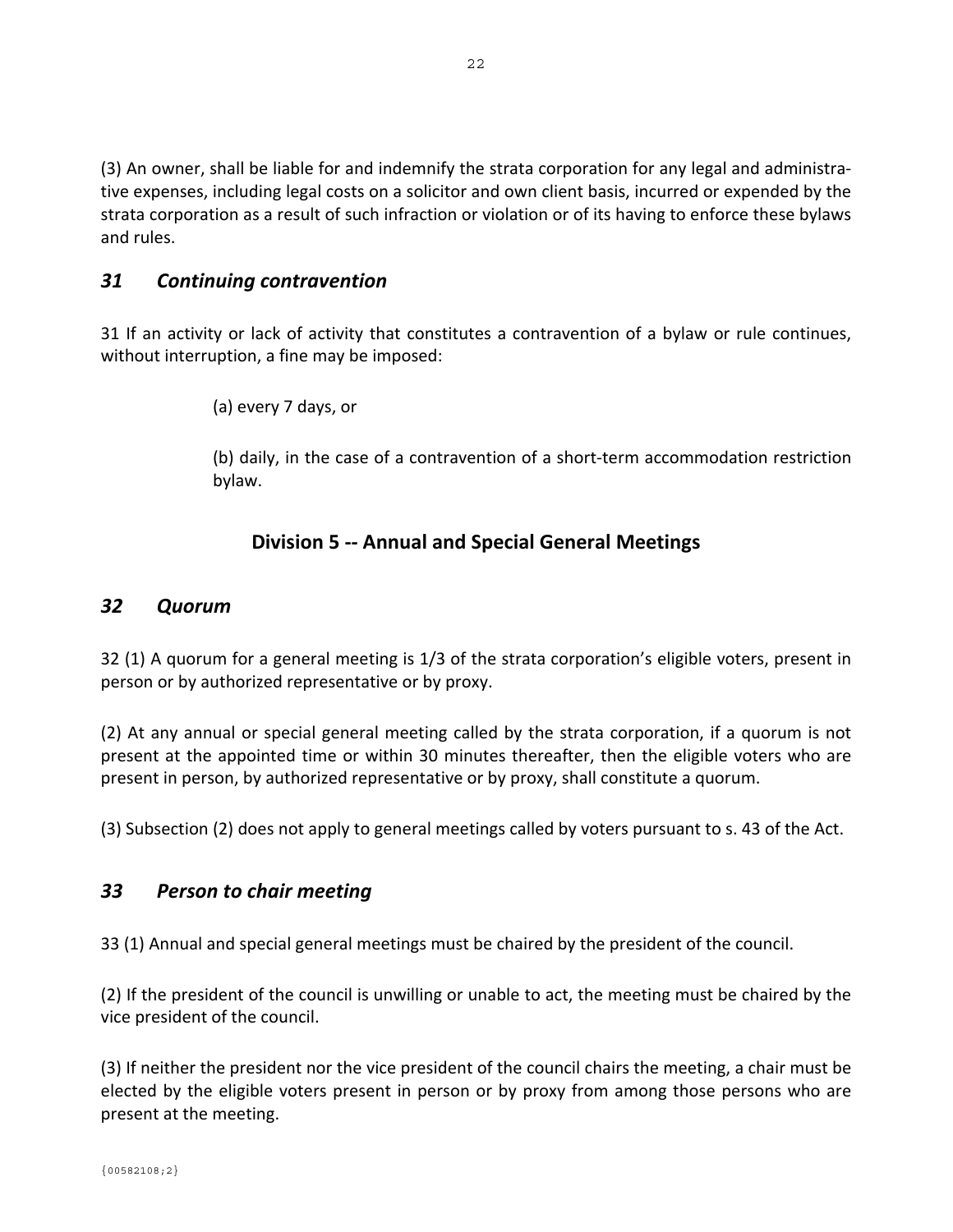## *34 Participation by other than eligible voters*

34 (1) Tenants and occupants may attend annual and special general meetings, whether or not they are eligible to vote.

(2) Persons who are not eligible to vote, including tenants and occupants, may participate in the discussion at the meeting, but only if permitted to do so by the chair of the meeting.

(3) Persons who are not eligible to vote, including tenants and occupants, must leave the meeting if requested to do so by a resolution passed by a majority vote at the meeting.

## *35 Voting*

35 (1) At an annual or special general meeting, voting cards must be issued to eligible voters.

(2) At an annual or special general meeting a vote is decided on a show of voting cards, unless an eligible voter requests a precise count.

(3) If a precise count is requested, the chair must decide whether it will be by show of voting cards or by roll call, secret ballot or some other method.

(4) The outcome of each vote, including the number of votes for and against the resolution if a precise count is requested, must be announced by the chair and recorded in the minutes of the meeting.

(5) If there is a tie vote at an annual or special general meeting, the president, or, if the president is absent or unable or unwilling to vote, the vice president, may break the tie by casting a second, deciding vote.

(6) If there are only 2 strata lots in the strata plan, subsection (5) does not apply.

(7) Despite anything in this section, an election of council must be held by secret ballot, if the se‐ cret ballot is requested by an eligible voter.

# *36 Order of business*

36 The order of business at annual and special general meetings is as follows:

(a) certify proxies and corporate representatives and issue voting cards;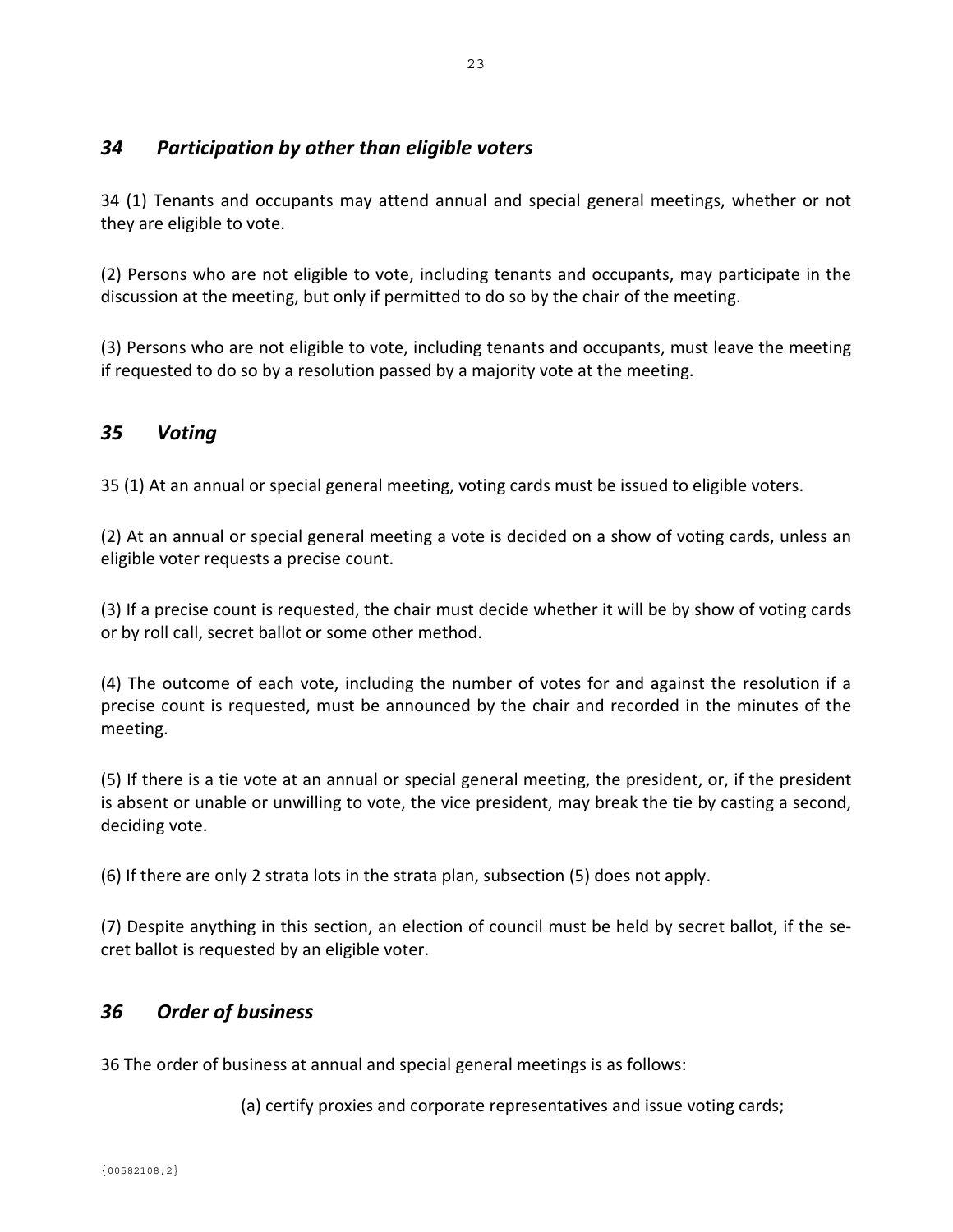(b) determine that there is a quorum;

(c) elect a person to chair the meeting, if necessary;

(d) present to the meeting proof of notice of meeting or waiver of notice;

(e) approve the agenda;

(f) approve minutes from the last annual or special general meeting;

(g) deal with unfinished business;

(h) receive reports of council activities and decisions since the previous annual general meeting, including reports of committees, if the meeting is an annual general meeting;

(i) ratify any new rules made by the strata corporation under section 125 of the Act;

(j) report on insurance coverage in accordance with section 154 of the Act, if the meeting is an annual general meeting;

(k) approve the budget for the coming year in accordance with section 103 of the Act, if the meeting is an annual general meeting;

(l) deal with new business, including any matters about which notice has been given under section 45 of the Act;

(m) elect a council, if the meeting is an annual general meeting;

(n) terminate the meeting.

#### **Division 6 ‐‐ Voluntary Dispute Resolution**

#### *37 Voluntary dispute resolution*

37 (1) A dispute among owners, tenants, the strata corporation or any combination of them may be referred to a dispute resolution committee by a party to the dispute if

(a) all the parties to the dispute consent, and

(b) the dispute involves the Act, the regulations, the bylaws or the rules.

(2) A dispute resolution committee consists of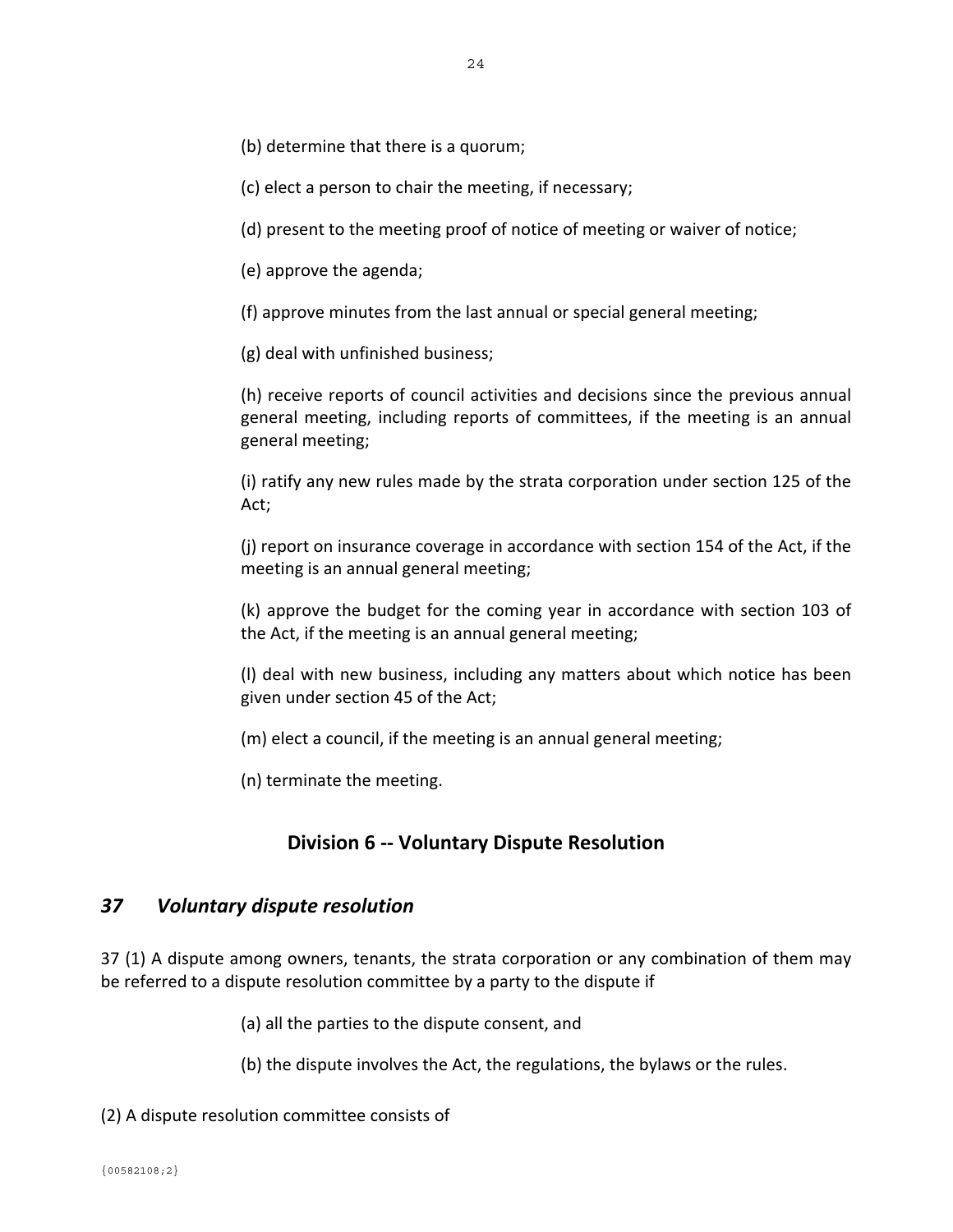(a) one owner or tenant of the strata corporation nominated by each of the dis‐ puting parties and one owner or tenant chosen to chair the committee by the persons nominated by the disputing parties, or

(b) any number of persons consented to, or chosen by a method that is con‐ sented to, by all the disputing parties.

(3) The dispute resolution committee must attempt to help the disputing parties to voluntarily end the dispute.

## **Division 7 – Miscellaneous**

#### *38 Moving*

38 (1) An owner must ensure that all moves in or out of a strata lot by an owner, tenant or occu‐ pant conforms to the bylaws and rules established by the strata corporation from time to time.

(2) An owner, tenant or occupant must:

(a) move all furniture, appliances and personal effects in or out of the building between the hours of 9:00 a.m. and 4:00 p.m., and 6:00 p.m. to 10:00 p.m.;

(b) provide the strata council or its authorized agent with a moving fee of \$250 and at least 48 hours' notice prior to a tenant moving in or out of an unfurnished strata lot;

(c) provide the strata council or its authorized agent with a moving fee of \$150 and at least 48 hours' notice prior to a tenant moving in or out of a furnished strata lot;

(d) arrange to obtain and use an elevator service key and elevator protection pads, and in‐ stall floor coverings if requested by the building manager;

(e) not leave any exterior door unlocked or open unless the owner, tenant or occupant or a designated representative is present at the door to maintain security;

(f) not allow any furniture to pile up in the lobby area, and must ensure that all common areas are left free and clear upon completion of the move.

(3) Failure to notify the strata council or its authorized agent of a move‐in or move‐out in accor‐ dance with bylaw 2(b) and (c) above may result in the move being denied or having to be resched‐ uled.

(4) An owner, tenant or occupant must not cause damage to the common property while moving in or out of the building.